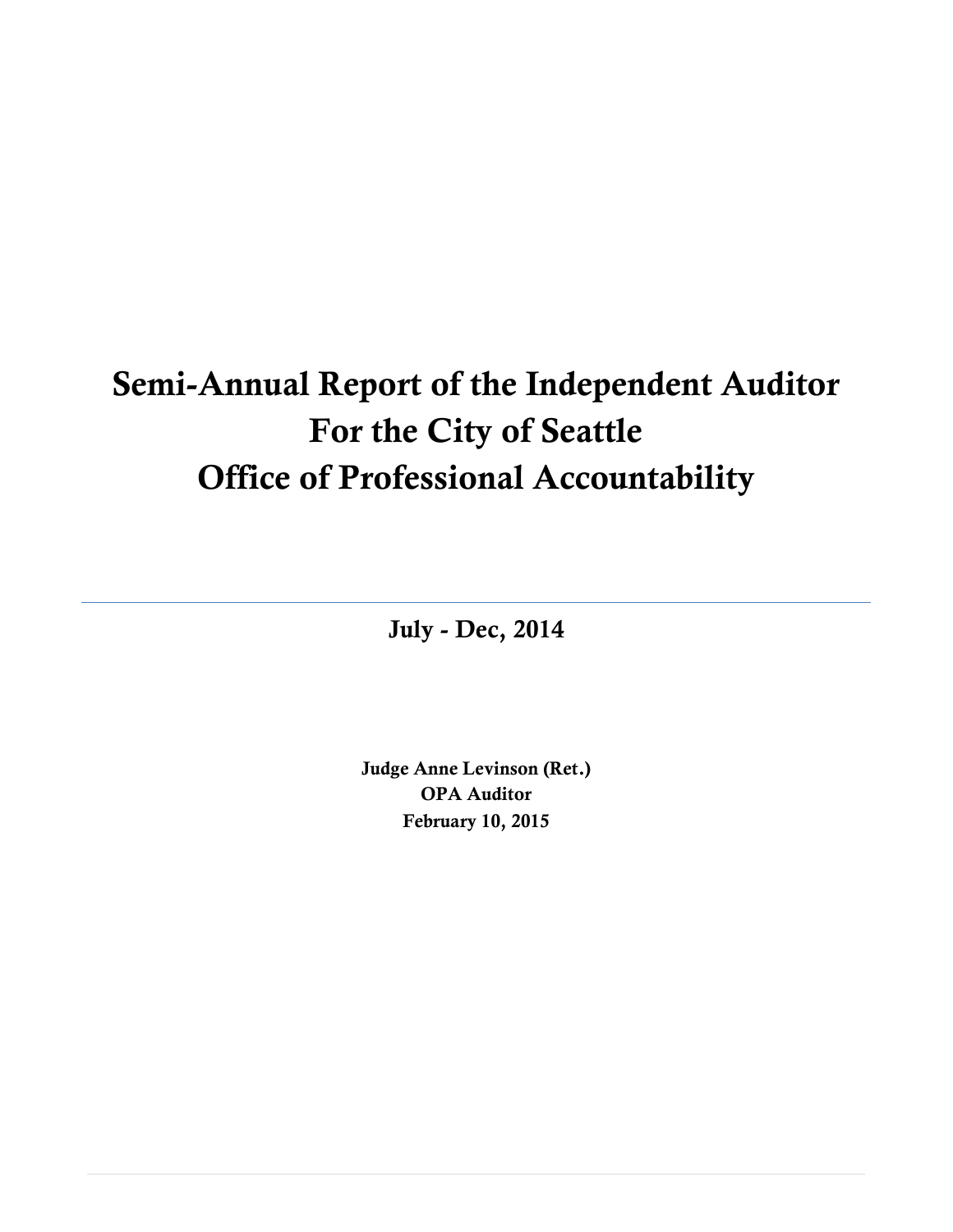## **Introduction**

The City of Seattle's Office of Professional Accountability ("OPA") provides oversight, guidance and leadership in matters related to police accountability for the Seattle Police Department ("SPD" or "Department"). OPA's role is to help ensure the actions of SPD employees are Constitutional, in compliance with federal, state and local laws, and City and SPD policies; respectful and effective; and conducive to the public good. To be effective, OPA processes for investigation of police conduct must be, and also be perceived as, fair, objective, consistent, thorough, timely, understandable, transparent, and accessible for the public, employees, and complainants.

To help meet these goals, in addition to having a civilian Director of OPA, the City also contracts with an individual with legal expertise to provide objective, third-party review of complainthandling, internal investigations, and other OPA activities, as well as to serve the public interest by providing unbiased analysis and objective recommendations to City policymakers about OPA and SPD policies, procedures, and practices based on review of complaints and internal investigations. This individual is called the "OPA Auditor".

To ensure that all concerns reported by members of the public are addressed at the appropriate level, both the OPA Auditor and the OPA Director review the initial intake for every misconduct complaint filed. This process of classifications of complaints determines whether a complaint is investigated by OPA, referred to the employee's supervisor for follow up, or handled through an alternative resolution. To assess whether each OPA investigation is thorough, fair, objective, and timely, the OPA Auditor also reviews each investigation at the time at which OPA believes it to be complete. If the Auditor concurs that the investigation is thorough and objective, she certifies it and the Director may then proceed to issue recommended findings to the Chief of Police. If, however, the Auditor finds that the investigation is not thorough and objective, she may request additional evidence be obtained, additional witnesses interviewed, or other steps taken. Upon completion of any additional work requested or directed, the case is then re-submitted to the Auditor for certification before the OPA Director may issue proposed findings.

The work of the OPA Auditor is intended to further instill confidence and public trust in the fairness and integrity of the police accountability system as well as the effectiveness and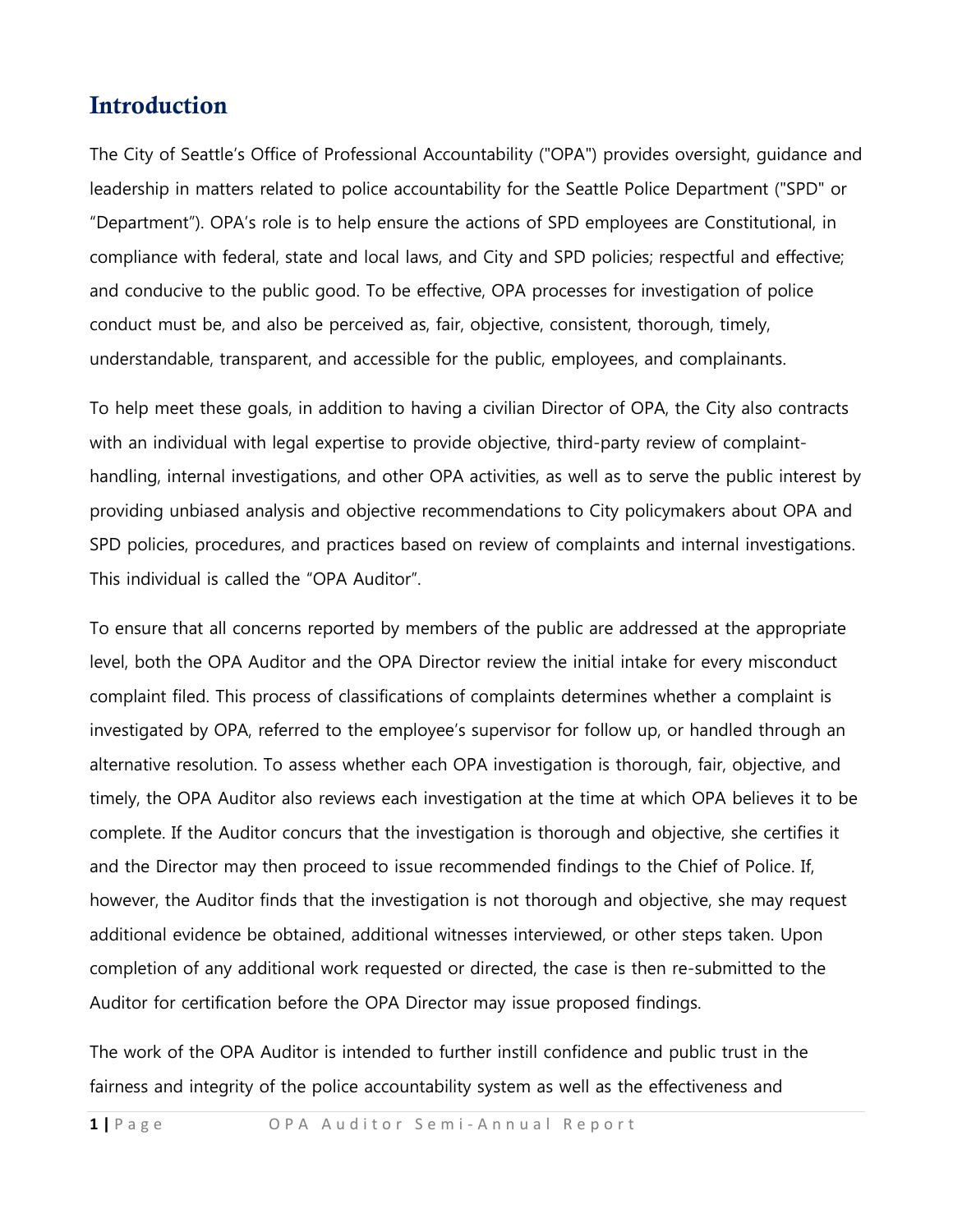professionalism of SPD by providing additional professional review of OPA case classifications and investigations, and an independent perspective on the efficacy of policies, procedures and practices of OPA and SPD. The OPA Auditor is required by the Seattle Municipal Code to issue a public report twice per year summarizing the number of complaints and investigations reviewed; those investigations where she requested additional investigatory work be conducted; issues or trends noted as a result of her reviews; recommendations for changes to training, policy or practice in the Department and the results of any special audits conducted.<sup>1</sup>

## **Policy, Procedure and Training Recommendations**

Many recommendations made in my prior reports<sup>2</sup>, related to enhancing the accountability system's independence, effectiveness and transparency, and addressing broader Departmental issues, still have not been addressed by the City. Readers of past reports may recall that I have issued a wide range of recommendations, including, for example, improvements to the accountability system such as replacing the multiple disciplinary appeals boards that have employee members with a single avenue for appeals using only neutral adjudicators, along with several other changes to strengthen the independence, timeliness and efficacy of the disciplinary process<sup>3</sup>; removing contractual barriers to more effective investigations of possible criminal misconduct; ensuring OPA reviews all incidents of possible misconduct, even where the subject does not wish to file a complaint; providing a rapid adjudication alternative to expedite the handling of minor misconduct, which would also allow OPA to better prioritize limited resources and SPD employees to acknowledge mistakes; providing the OPA Director authority to hire civilians with expertise in administrative investigations, and to control the hiring and rotation of assigned sworn personnel; creation of an OPA operations manual<sup>4</sup>, required orientation and training for OPA staff; enhancing the mediation program; and allowing complainants and employees to track the status of their complaints online.

 $<sup>1</sup>$  See SMC 3.28.850 et seq.</sup>

<sup>&</sup>lt;sup>2</sup> See: <http://www.seattle.gov/opa/opa-reports> (Auditor Publications) for all semi-annual OPA Auditor reports and for the Special Report reviewing SPD's disciplinary system.

<sup>&</sup>lt;sup>3</sup> The Complaint Advisory Board has three SPD members; the Disciplinary Review Board has two SPD members; the Public Safety Civil Service Commission has one employee member.

 $4$  OPA completed the operations manual at the end of 2013.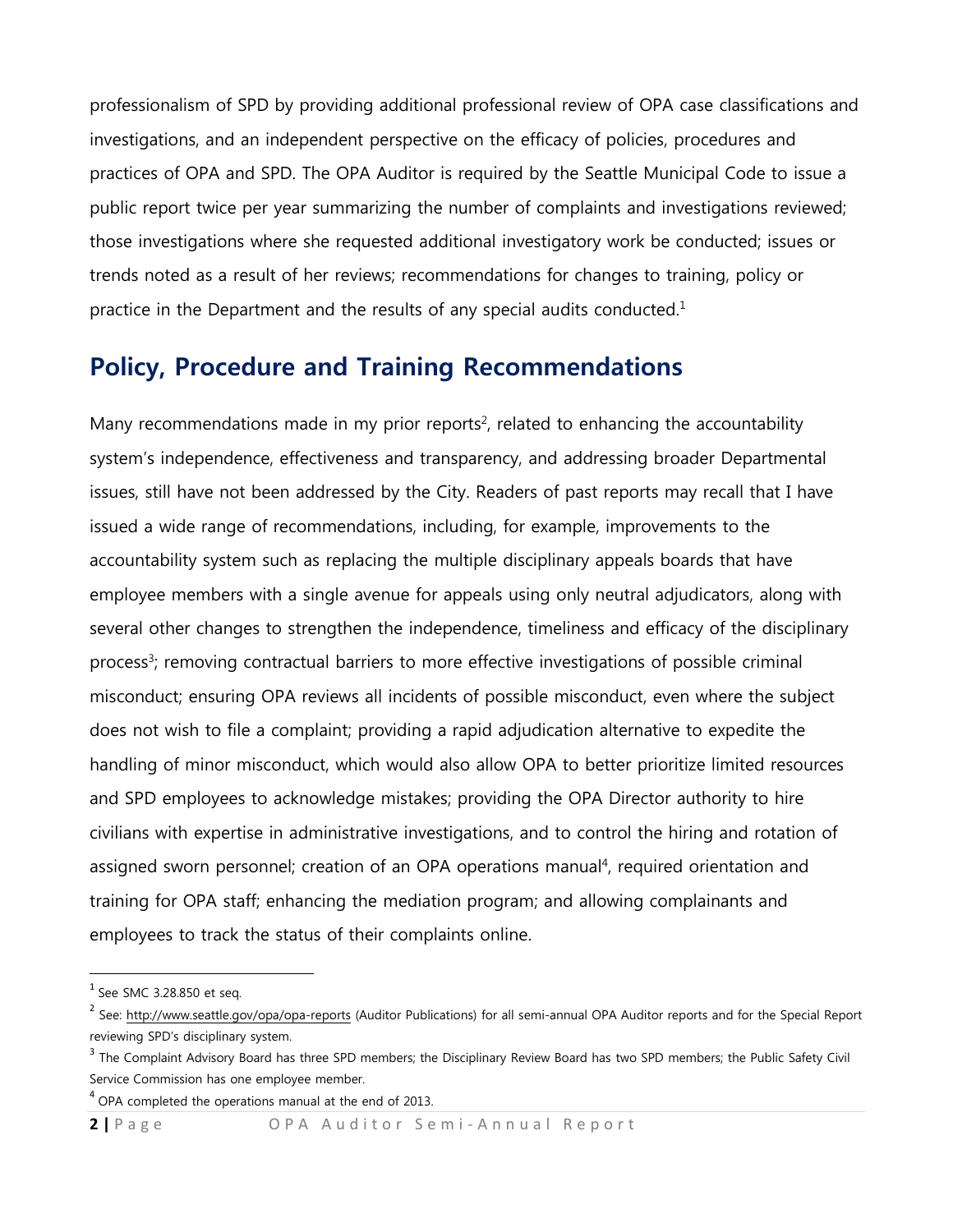Other recommendations related to Departmental policies and practices included providing preference points in hiring for those who are bi-lingual or have experience in fields such as mental health and domestic violence, to help add important skills to the workforce and address the gender disparity in SPD<sup>5</sup>; overhauling the standards and processes for recruiting, hiring and promotion; eliminating conflicts of interest by bringing in-house and civilianizing the secondary employment system SPD officers use to get hired for off-duty work and ending the practice of extended authority commissions; advocating for needed improvements to the state decertification statute for officers who have committed misconduct; and gathering broad stakeholder input to inform development of Departmental policy and securing necessary amendments to state law to allow for implementation of a body-worn camera program.

Some past recommendations, such as enhancing consistency and quality of the first-line supervision of officers, including a return to a "unity of command" approach; implementation of a Department-wide electronic training database to accurately track each employee's training history; adoption of L.E.E.D.<sup>6</sup> training for all officers; more rigorous and comprehensive review of use of force, stops, searches and In-Car Video ("ICV"); addressing ongoing problems with unnecessary escalation in interactions with those in behavioral crisis through changes in training, policy and supervision; and revising the Professionalism, Social Media, Anti-Bias and other Department policies to better comport with public expectations of appropriate officer conduct, whether on or off-duty, have been or are being implemented as part of the consent decree process.

With regard to accountability system reform and Departmental policy and practice recommendations not already underway as part of the consent decree process, the Community Police Commission (CPC), anticipating the scheduled start of police labor negotiations last June, moved swiftly to review, debate and adopt 55 of the recommendations, along with proposed

<sup>&</sup>lt;sup>5</sup> In December, 2013 the City's Gender Equity in Pay Task Force announced their support of this proposal, saying "The Task Force believes that this proposed rule would be of great value in helping to diversify the SPD's recruitment strategies and expand the applicant pool. It would recognize potential officers' diverse skills and experience, and provide pathways to employment for a more diverse applicant pool. Given that SPD is currently less than 30% female and there is a 21% pay gap between females and males, we are in strong support of systemic changes such as this."

<sup>&</sup>lt;sup>6</sup> The acronym stands for "listen and explain with equity and dignity". The training is based on the four pillars of procedural justice related to decision-making developed by Tom Tyler: 1) giving citizens a voice and representation; 2) providing transparent and trustworthy rationales; 3) maintaining fairness and consistency; and 4) behaving with respect for individual rights and dignity.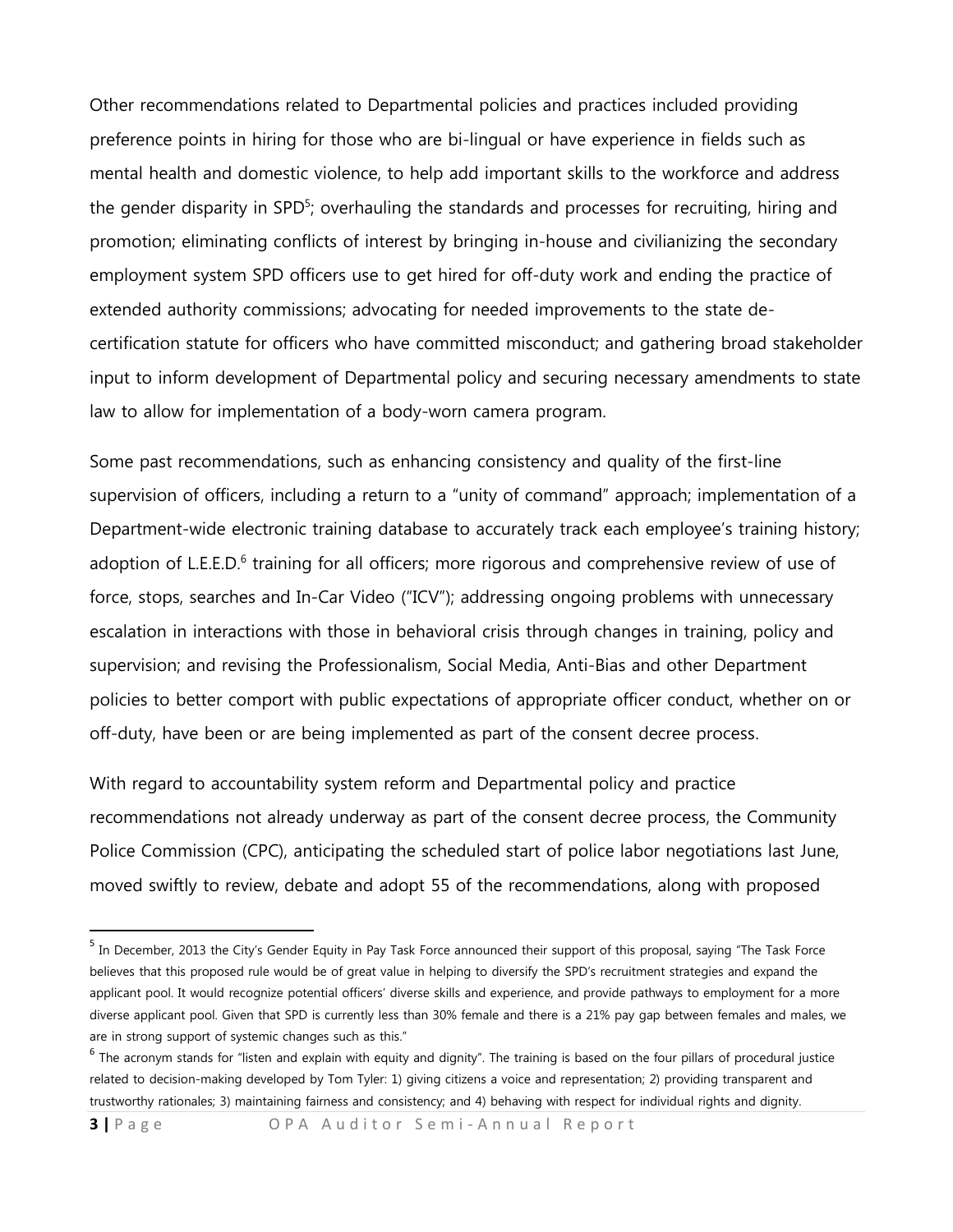structural changes. The Mayor then hired his own public safety consultant to conduct a third review. He concurred with both the recommendations and the CPC's suggested structural enhancements, with limited exceptions.

To institute the reforms, it was expected that the City in 2014 would:

- 1) adopt an ordinance as recommended that fully endorsed enhancing the independence, transparency, fairness, robustness, and effectiveness of the accountability system;
- 2) take advantage of the uniquely positive negotiating opportunity presented by the shared desire of both the City and the unions to bring the consent decree process to a successful conclusion sooner rather than later, and the amount of resources already set aside to comply with the consent decree; the willingness of new union leadership to support reforms that serve both the public and employees; the increase in visible public support for and attention to police accountability; and the near unanimity of recommendations from three different independent reviews, none of which negatively impact officers' salary or other conditions of employment, by expeditiously bargaining with the Seattle Police Officers' Guild (SPOG) and the Seattle Police Management Association (SPMA)<sup>7</sup>;
- 3) include in the City's legislative agenda those recommendations requiring a change in State law; and
- 4) implement administratively those recommendations that did not require a change in the municipal code, state law, or bargaining.

By any of these measures, as of the end of 2014, reform of the City's police accountability system and related improvements largely remained an aspirational goal.

The importance of the City and the Department moving forward to implement past recommendations was reinforced in several cases during this reporting period. For example, there were OPA cases involving new officers still at the Academy and in the Field Training (FTO) program. The fact that there are troubling behaviors already evident among recruits and probationary employees should be cause for concern as to the City's background checks and

<sup>&</sup>lt;sup>7</sup> SPOG is the union representing SPD officers and sergeants; SPMA is the union representing SPD lieutenants and captains. Both contracts need to be updated so that all members of the Department are treated equally, regardless of rank.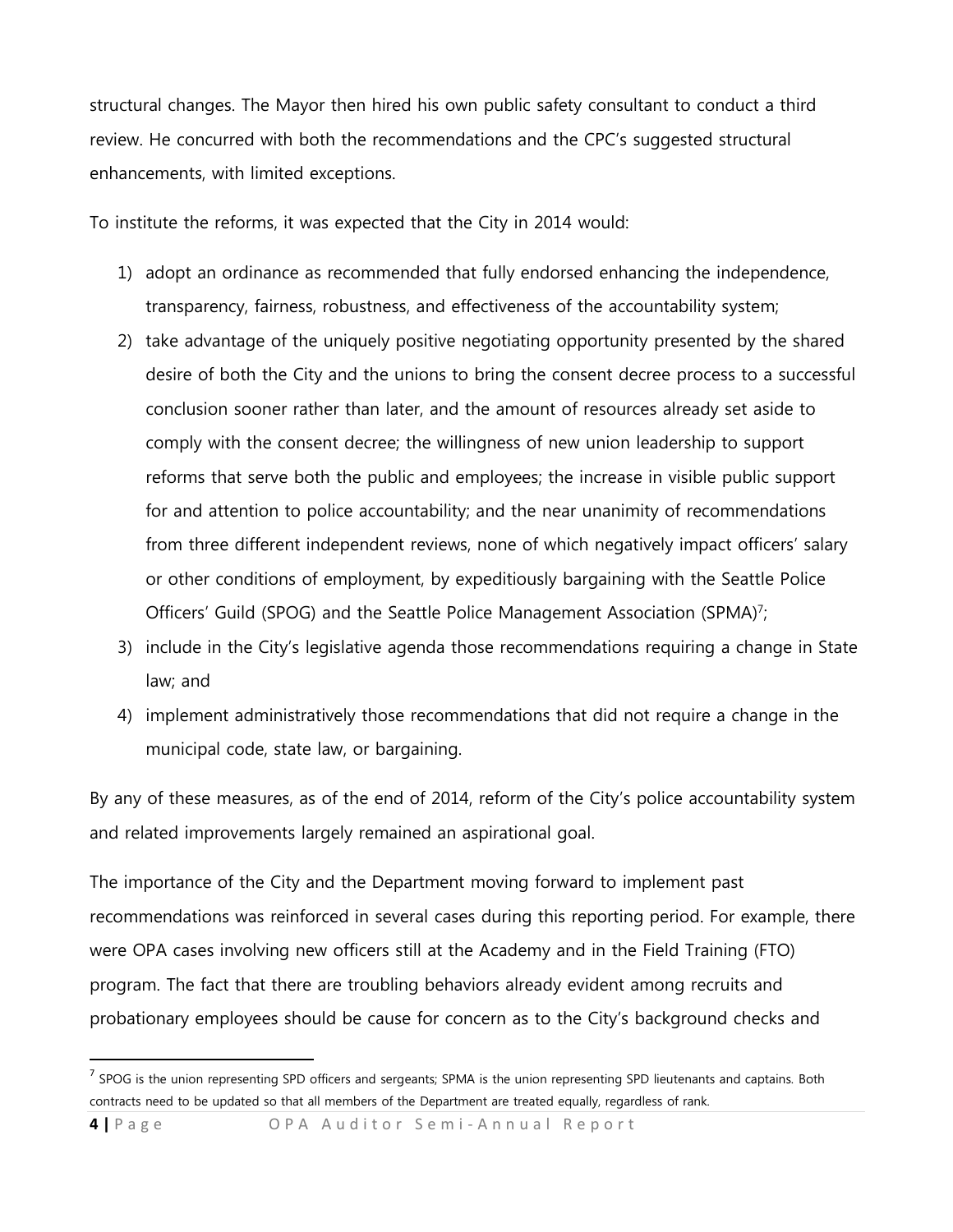hiring processes. The City and the Department need to have an outside expert review SPD's background check, hiring, field training and promotional practices. As I have noted previously, in many aspects of its human resources functions related to SPD hiring, the City is not using what would be considered best practices in the industry. The processes for SPD background checks and hiring continue to take much longer than necessary, which means Seattle keeps losing good police recruits to other jurisdictions<sup>8</sup>. Also, the Department's effort to train a significantly larger number of new recruits without any additional FTO supervisory personnel presents other challenges in terms of supervision and program quality.

Other cases where OPA received misconduct complaints that it might not have, had past recommendations been addressed, involved retired officers who had been granted Extended Authority Commissions (EAC)<sup>9</sup>. As noted in my report covering the second half of 2013, there is a lack of public accountability for, as well as liability created by, retired officers with EACs. In that reporting period, the City Attorney had charged a retired officer acting under the authority of an EAC with criminal impersonation when he falsely gave the name of another officer to a member of the public who wanted to file a misconduct complaint. There were five additional OPA complaints in this reporting period concerning EACs. The Mayor should move forward with an ordinance to repeal the 1970's-era ordinance that authorized EACs and the Department should rescind the policy that allows for the continued hiring of retired officers under the auspices of these Commissions<sup>10</sup>.

Eliminating the language in the SPMA contract requiring that investigations where an SPMA member is either a named or a witness employee may only be led, and interviews only conducted, by those in OPA who are also SPMA members<sup>11</sup> is an example of a change that, if implemented, would have a positive impact on the timeliness and quality of OPA investigations. Since OPA investigators are all sergeants, this requirement effectively means the sole lieutenant or

 $^8$  This delay appears to affect civilian hiring as well. One of the challenges for efficient processing of cases in OPA in this reporting period was that the senior administrative specialist position remained unfilled for months due to the City's background check process. <sup>9</sup> Seattle Municipal Code (see Ord. 16374 and 109757) authorizes the Chief of Police to grant a "Retired Police Officer Commission" to

any officer retired in good standing, which gives him or her the same authority as an active police officer.

<sup>&</sup>lt;sup>10</sup> See SPD Manual Section 2.030 (IV).

<sup>&</sup>lt;sup>11</sup> See: SPMA contact Appendix B, Section B.7(A).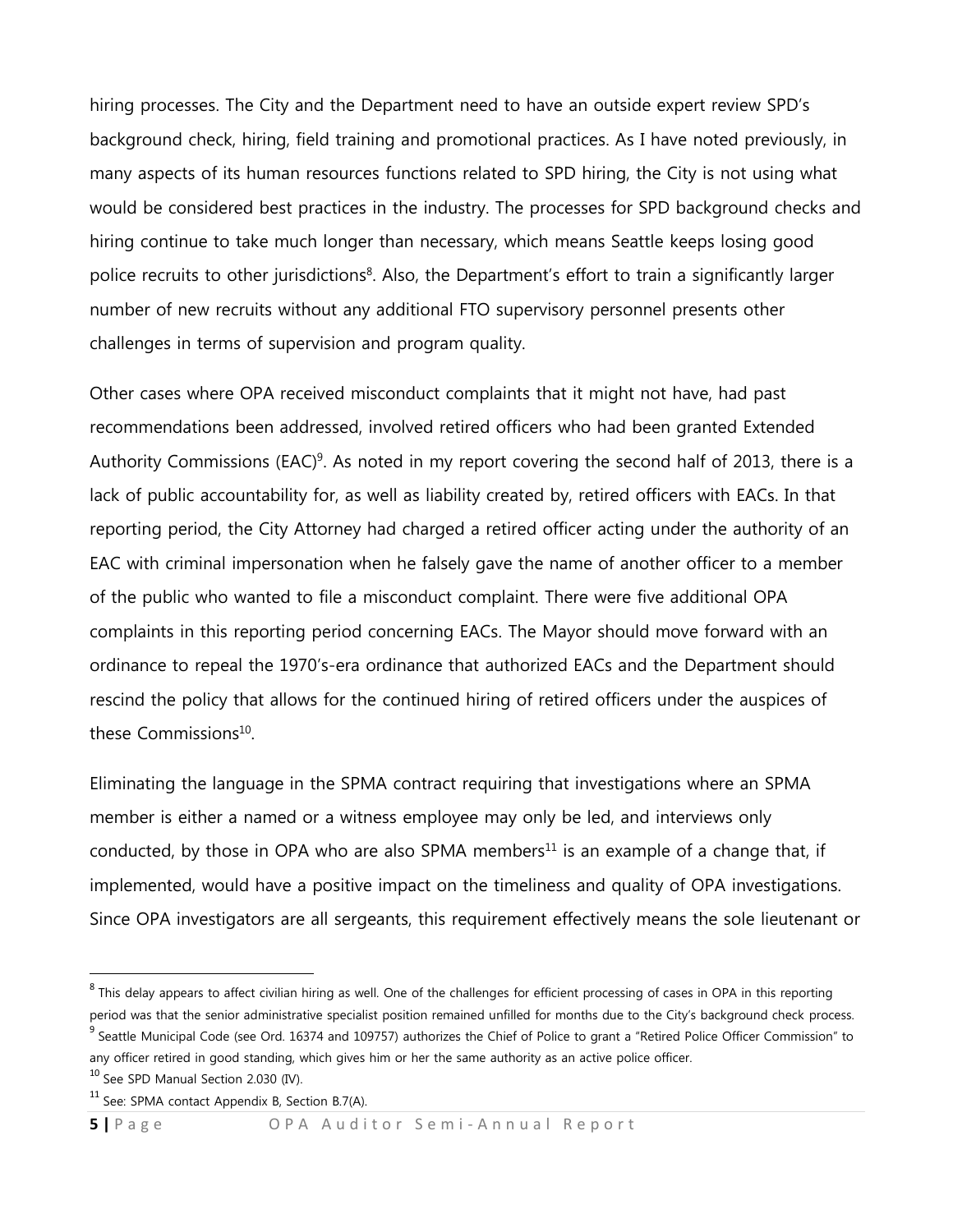captain in OPA must step in, setting aside their supervisory responsibilities to conduct the investigation or interview. This interferes with OPA's ability to prioritize investigations and assign staff in whatever way best enhances quality and timeliness for all of the pending investigations. Further, SPMA has asserted that an OPA investigator who is not an SPMA member may not even communicate in any way (i.e., send an email) directly with an SPMA member who is a named or witness employee. At one point SMPA exacerbated this already inappropriate contractual constraint by arguing that only OPA staff of the same rank may communicate with or interview a named or witness employee, which is in fact not required by the contract.

There were several cases during this reporting period where I raised the concern that as a way to address these demands by the SPMA, to save time OPA had reverted to a past practice where witness lieutenants, captains or assistant chiefs were sent questions in writing (via email) rather than OPA conducting in-person interviews. This was the practice when I began as OPA Auditor in 2010. I had indicated using written questions in lieu of an in-person interview was not consistent with best investigatory practices and did not reinforce an organizational expectation that all employees will be treated equally regardless of rank. That practice had stopped until these cases in the latter half of 2014. Again, neither the public nor employees who would like their cases resolved more quickly, investigations to use best practices, and everyone to be held to the same standards, are well served by the City continuing to allow this needless contractual constraint.

I have also recommended in the past that a mix of civilians and sworn personnel, rather than only sworn personnel, conduct OPA intake and investigative functions, to improve timeliness, as well as to provide complainants a civilian with whom they can discuss their complaint if they are not comfortable speaking with sworn personnel. There were several cases during this reporting period that did not meet the timeline for concluding the initial investigation that OPA has established of 60-90 days, depending on the complexity of the case. As with the SPMA language noted above, this continued practice of only allowing sworn personnel to handle intake and investigations does not serve the named employees, the Department or the public well when investigations take too long because investigators are continually pulled off investigations to handle intake. Nor do the investigators themselves (who are SPOG members) want their investigations to be interrupted. It is in no one's interest for the City and SPOG to continue to delay making this change.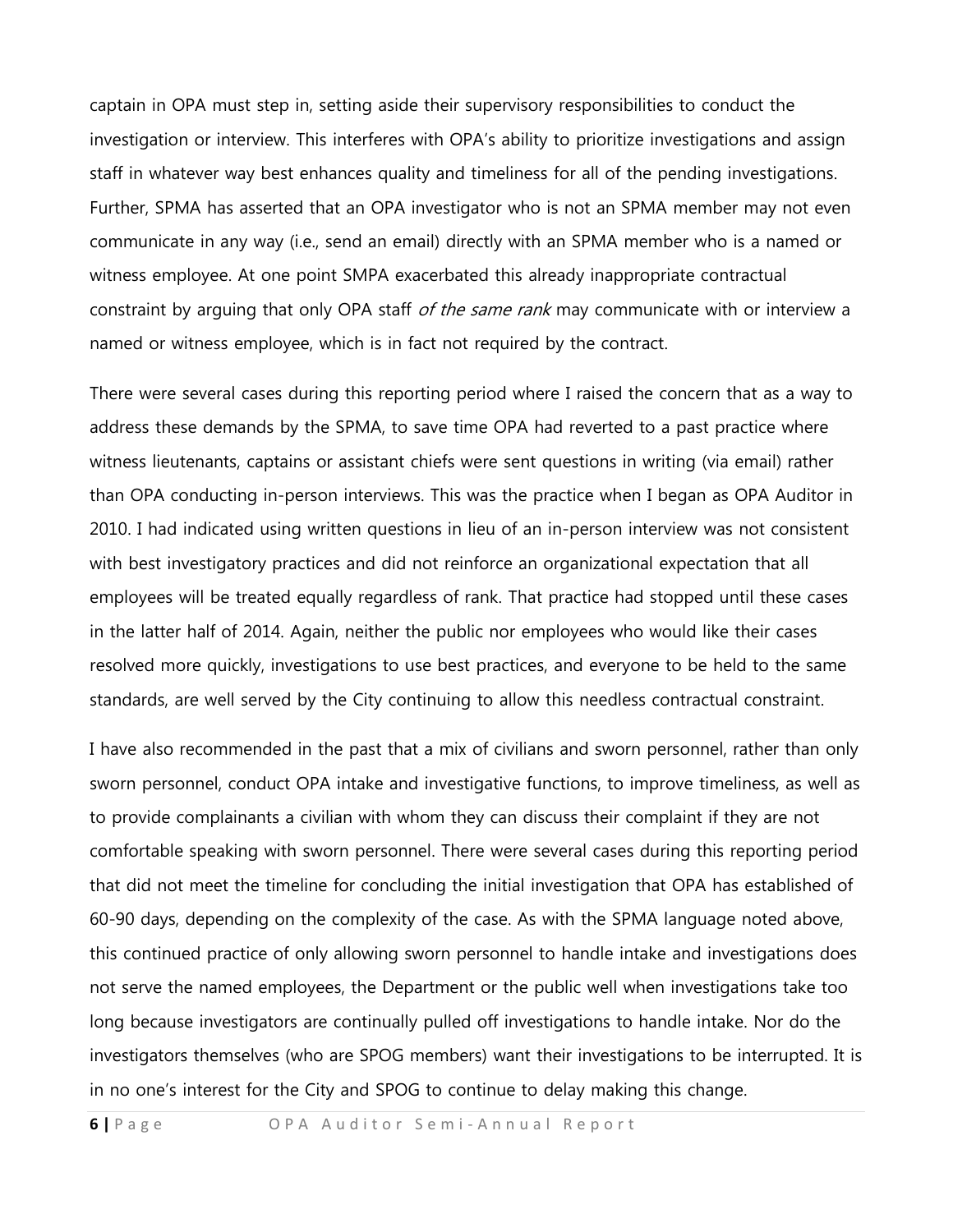Similarly, the City has not yet institutionalized the recommended changes in how sworn personnel are transferred into and out of OPA so as to maximize expertise, have sufficient capacity and minimize disruption in case flow. In this reporting period, the intake sergeant position was never filled, which means OPA had one less sergeant than has had in the past and that investigators must also handle all intake; a senior investigator was transferred to another role in SPD; and a new lieutenant started. While having the skills and experience of sworn personnel in OPA is valuable, minimizing the disruption caused by regular transfers of the sworn personnel is another reason to have civilians as well.

Another recommendation that would have helped improve the timeliness of investigations during this reporting period that the City has yet to implement is a "rapid adjudication" process for certain types of alleged misconduct where the named employee wishes to immediately acknowledge the policy violation and appropriate discipline can then be imposed without having an investigation. As I noted when first making this recommendation, this could be used for cases where an employee failed to get a required approval, meet annual training requirements, complete a supervisory use of force review within the mandated timeline, use his or her ICV, or other non-complex, often technical violations. It would be an expedited process where the employee acknowledges the violation, and gives up the right to an investigation and any appeal, with appropriate discipline imposed using a pre-determined discipline matrix.<sup>12</sup> This would resolve the case quickly, which often is better for all involved, tie accountability sooner to the behavior, which is an important principle for effective accountability, and would save time and resources. It would also help enhance the Department's culture of accountability, making it clear that acknowledging mistakes is encouraged. For this reason, the employee's file would reflect that he or she resolved the complaint through this rapid adjudication alternative.

There were also four cases during this period having to do with how officers handle and account for personal property that is not being retained as evidence. Because OPA had received several complaints about unaccounted for personal property by individuals who had been arrested, and these complaints highlighted that the only policy and training was for evidentiary property, I had

 $12$  I have previously recommended that the Department use a discipline matrix to help ensure consistency and fairness in disciplinary decisions.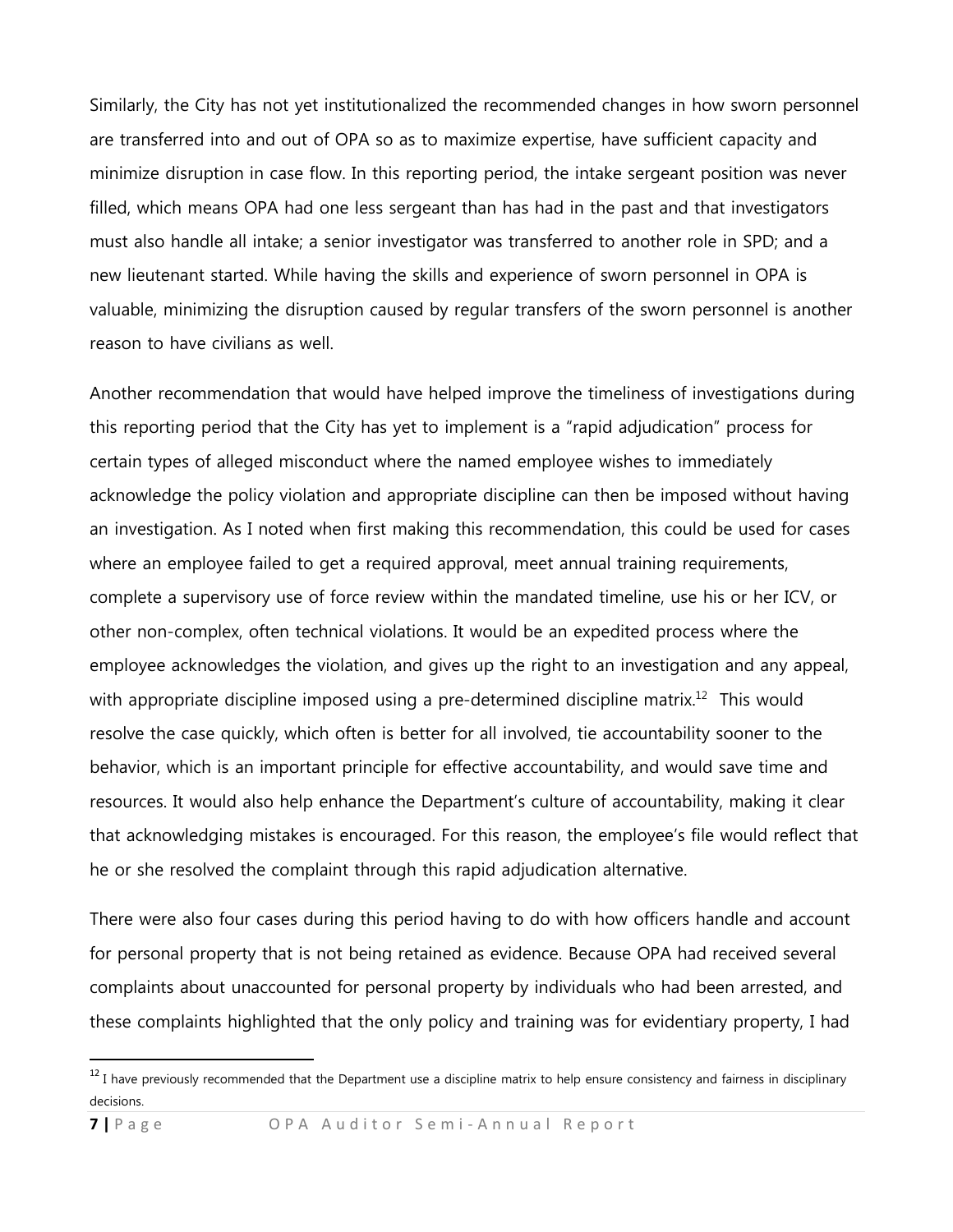recommended in 2013 that the Department adopt a policy requiring, for example, that the officer move the individual in front of the camera when taking items out of pockets, purses or bags, state what was being removed, and then use basic chain of custody practices for transporting and documenting the property. The Department did implement this recommendation, but the new policy wasn't promulgated until September, so OPA could not use it in these cases<sup>13</sup>.

Another area where a past recommendation not yet implemented – authorizing through ordinance the authority of OPA to have administrative subpoena power to obtain non-SPD evidence - came into play in a case involving allegations of use of force and failure to report use of force where officers were dispatched to a downtown hotel to help security remove an unruly guest. The guest at issue was an airline employee who had apparently been intoxicated and interacted in a disruptive way toward others in the lobby. Officers ended up escorting her out of her room and out of the hotel into a cab that took her to another hotel. The complainant had alleged the officers used force in escorting her to the taxi, and the interaction would not have been captured by ICV. Thus, video from the hotel lobby, hallways and front entrance might have been very useful to obtain. The hotel staff told OPA there was nothing relevant on the video but OPA did not obtain the video. The hotel and airline declined to provide documentary evidence from their own review(s) of the incident, without a subpoena. OPA did not have a way to contact the complainant without those records (the records may have incorporated the video as well). Since I originally made this recommendation to amend OPA's enabling legislation to authorize administrative subpoena power for non-employee testimony and privately-held evidence, the City has amended its Whistle-blower ordinance to provide this same authority to the SEEC.<sup>14</sup>

Two other issues arose in cases during this reporting period related to policies where past recommendations to update the policy had been recommended. Neither has been a frequent issue, but both appear easy to remedy by a clarification to existing policy. The first has to do with off-duty officers taking their guns into the King County Courthouse. The case in this reporting

<sup>14</sup> The City's Ethics and Elections Commission and Office for Civil Rights each have this authority, which ironically seems to imply that the City believes only investigations of non-SPD City employees or the public, but not of SPD employees, warrant this power. This authority can be granted to OPA by a simple Municipal Code amendment as was done with SEEC and OCR; bargaining is not required.

<sup>&</sup>lt;sup>13</sup> One other aspect of this that we discussed in 2013 was that it would be useful for the Department's Audit staff to review the boxes at each precinct where 'unclaimed' property is placed to better understand if additional improvements to practice are warranted.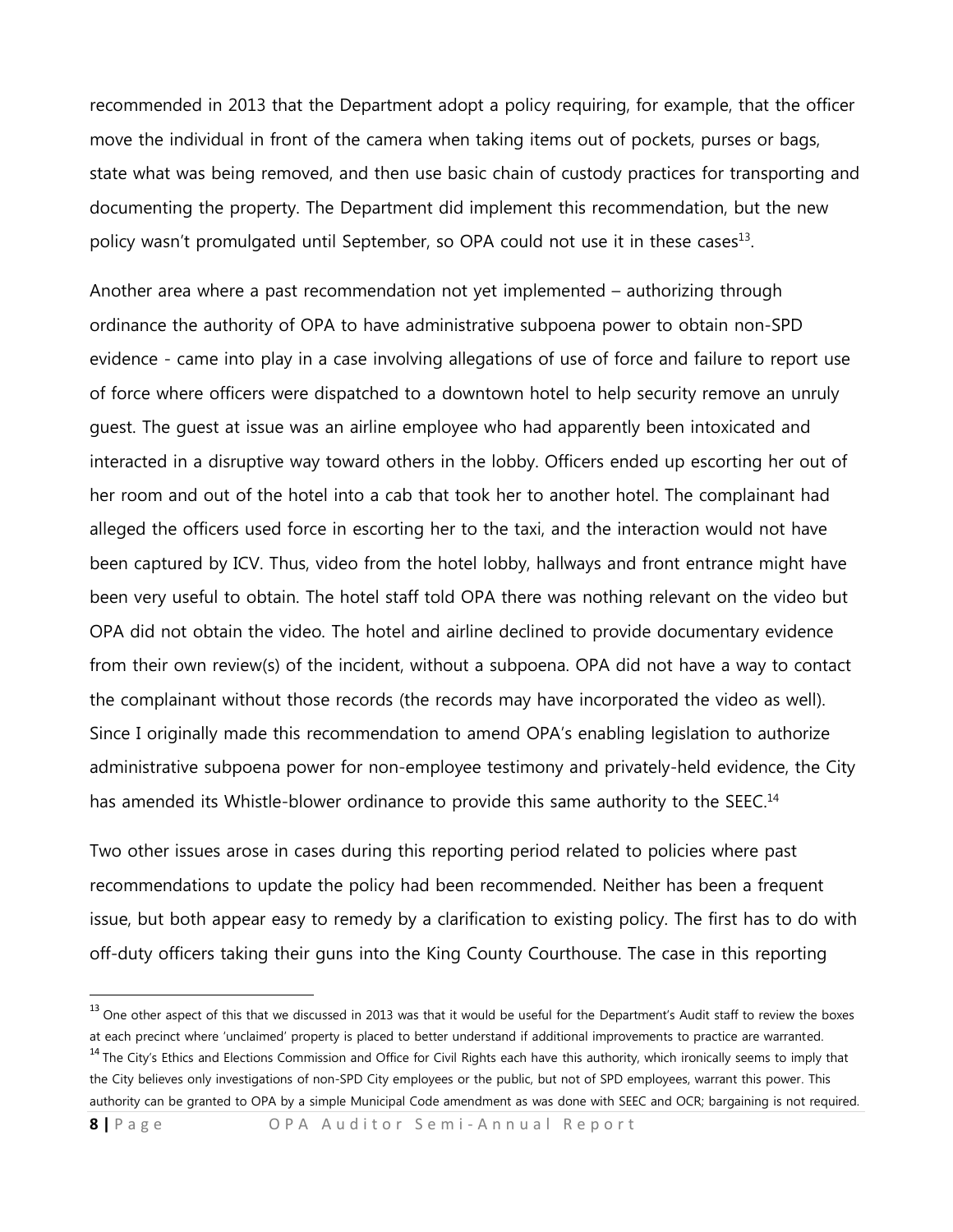period involved an allegation that an officer told court staff he was there in a professional capacity when he might have been there on personal business, and thus would have been acting in contravention of court policy (not checking his firearm, showing SPD I.D., signing the law enforcement sign-in sheet, using the separate entrance, etc.) SPD had a policy on point that was adopted in 2002<sup>15</sup>, but for some reason was eliminated in the current manual. This particular case also highlighted a need for additional clarity as to what constitutes "official business". This employee was there to address an SPD-related public disclosure matter and both he and his supervisor were unclear if it was "official business".

The second issue where a recommended policy clarification would still be helpful was in regard to an officer who failed to appear for traffic citation hearings. The SPD policy still references the obligations of the SPD court coordinator to notify personnel, when as noted in a 2012 report, SPD no longer has this position (see more on this case below).

#### **Recommendations For This Reporting Period**

1. The Department and OPA should establish an easy means of referral for investigation of possible misconduct any concerns regarding officers whom others in the criminal justice system believe may have not acted with integrity or honesty. While all employees of SPD are required to report misconduct, those elsewhere in the criminal justice system do not have the same obligation, so it is incumbent on the Department and OPA to let them know they would like to hear directly if there is a belief that an officer may have lied in any documentation, requests for warrants, pleadings, or may have misled the court or otherwise proffered less than completely truthful evidence. The Department and OPA should work with the City Attorney, King County Prosecutor, U.S. Attorney, presiding judges of the federal, superior and municipal courts, and the defense bar to establish a mechanism for referral of this type of possible misconduct to OPA. Often if a judge perceives that an officer has not fulfilled his or her oath of honesty, the judge will articulate that verbally from the bench or note it in any written order. However, that information has not been communicated to the Department or to OPA. If a judge criticizes the truthfulness of

<sup>&</sup>lt;sup>15</sup> See: 2002 SPD Manual Section 1.157 – "Carrying Firearms into the King County Courthouse is Prohibited by Order of King County Superior Court, Except When Conducting Official Department Business".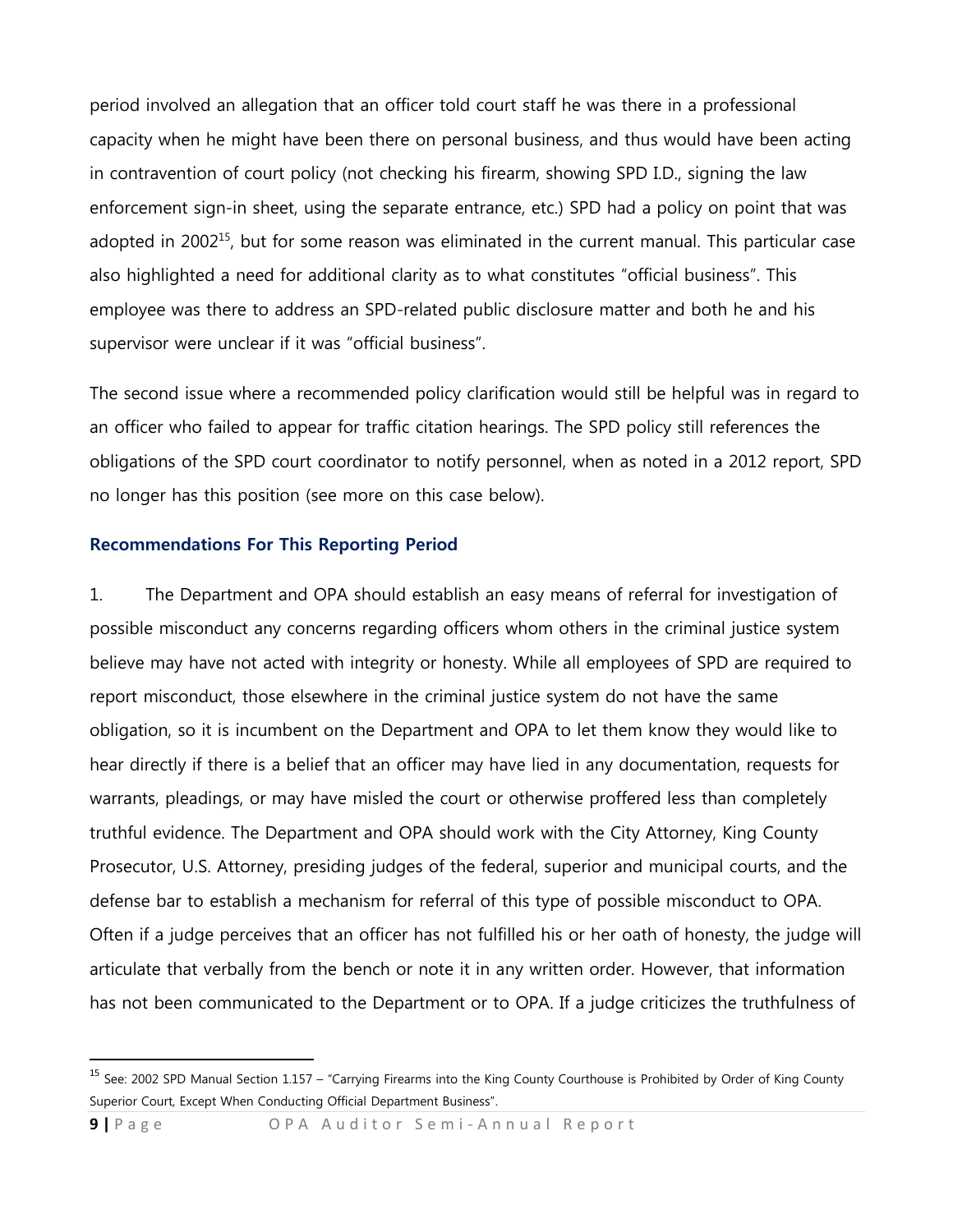a police witness' evidence or testimony, or takes action based on concerns about the officer's credibility, the judge and the involved attorneys or their supervisors should report it so that it can be investigated. Likewise, if a prosecutor decides not to file charges, asks that charges be dismissed, settles a case or takes other action because it appears that an officer has been dishonest, that, too, needs to be communicated to hold the officer accountable. The possible undermining of the public trust and potential consequences to the involved parties require that those who are aware of possible misconduct do what they can to help ensure that any issues of integrity or dishonesty are full investigated and addressed.

2. The Department should adopt consistent standards that underscore the organizational expectations for performance and accountability as part of the application process for all specialty units, (e.g., FTO, SWAT, CSI, SAU), in addition to any unique expertise required by that unit. For example, the Department could establish that in order to be considered for those assignments, the employee's performance appraisal record, OPA history and EIS information must meet certain standards. The past practice should also be changed to clearly allow for removal from that assignment if certain triggering events or ongoing concerns mean the employee is no longer meeting performance or accountability standards. For example, if a person certified to be a Field Training Officer (FTO), a role which involves training and mentoring new employees, takes actions that reflect a lack of good judgment or unprofessionalism, the Department should be able to discontinue that employee's special assignment as a management prerogative and as part of a disciplinary action where appropriate.

3. The Department should strengthen its efforts to improve the quality and thoroughness of general offense reports and of cases referred for criminal filing of charges. At the same time, the articulated responsibility in the Primary Investigations policy<sup>16</sup> that all incident reports and other documentation must be as complete, thorough and accurate as possible should be re-instated. When the policy was updated through the consent decree process last May, this preamble language was not retained. It is important that the Department be able to address those instances in which the officer may not have been intentionally dishonest, but misstated material facts, left

<sup>&</sup>lt;sup>16</sup> See: SPD Manual Section 15.180.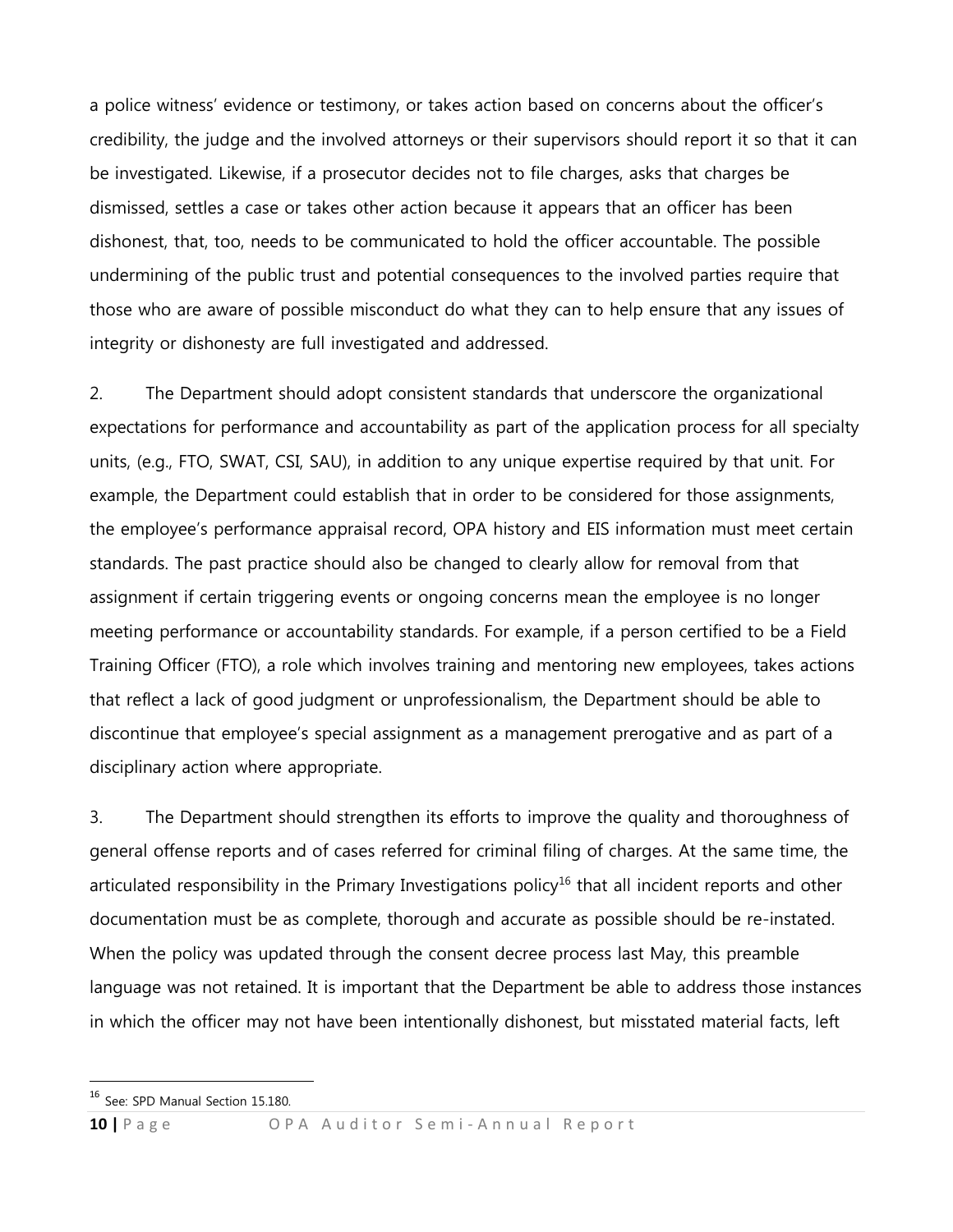out, or did not bother to capture important information (such as the existence of witnesses or private video, noting that photos were taken, that a search of the individual was conducted, etc.) Additionally, it should be clear that officers are to take actions that are consistent with training and Departmental expectations in terms of the thoroughness and dedication with which they approach their work.

4. The Policy Manual should state the requirements for making a lawful arrest. 6.220 - Voluntary Contacts, Terry Stops & Detentions - is another policy that was revised through the federal consent decree process. That policy details the differences between a voluntary contact and a Terry Stop; requires reasonable suspicion for a Terry Stop; describes permitted searches and pat downs, but does not state that an officer must have probable cause to effect an arrest. 6.010 - Reporting Arrests & Detentions - was also revised through the consent decree process and became effective last month. It describes the requirements for notifying supervisors and screening arrests, but also does not state that there must be probable cause to make an arrest. Thus, if a complainant alleges that a false arrest occurred, OPA must allege a violation of law (the crime of false arrest) rather than a violation of policy, regardless of the facts. That in turn triggers an obligation that the investigation be handled as a possible criminal matter.

5. The Standards & Duties policy requirement<sup>17</sup> that employees must adhere to laws, the Department Manual, published directives, training and applicable collective bargaining agreements should also reference City policies. While some City policies may be codified in ordinance, so that they would then be considered "laws" and the "City Laws" sub-section could be cited, that would require OPA to allege a "violation of law". What is needed is a way to capture those types of misconduct that are based on violation of policy not in the SPD manual but nonetheless applicable to all City employees. Additionally, the Department may want to consider whether SPD regulations need be included in this sub-section if there are unit regulations or manuals that the Department expects to be followed that are not considered policies or directives (e.g., D.V. Unit Protocols or Vice Unit Protocols).

<sup>&</sup>lt;sup>17</sup> See: SPD Manual Section 5.001(2).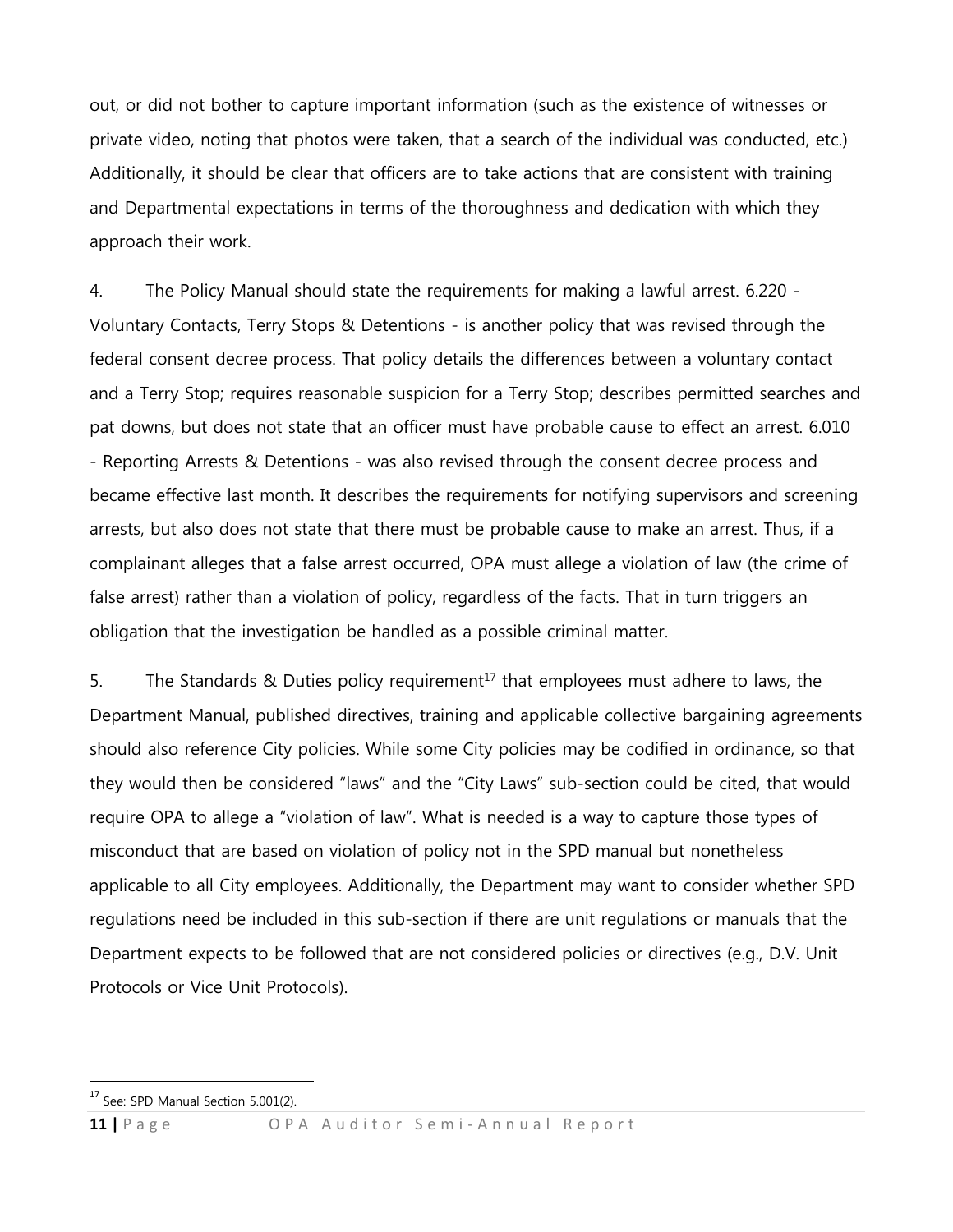6. OPA and the Chief's Office should modify the way in which the new Management Action Finding is being used so that the issuance of the Finding and the Department's response can be included in the case closing letter sent to the complainant. In 2013, I recommended the creation of the Management Action finding to allow for more responsiveness to complainants where in fact a problem did occur but it was either not the employee's fault or was only partially his or her fault. Thus, the original allegation could either be Sustained with Management Action or Not Sustained with Management Action, and a broader organizational responsibility to improve training, a policy or practice would also result. The intent was that the complainant would be able to hear back that the problem had been recognized and would be addressed. The Management Action finding was implemented in the last half of 2014, but is being done by separate letter from the OPA Director to the Chief, in most instances after the case has been closed by OPA, so that OPA is does not include in the complainant's closing letter the systemic problem identified and Chief's Office response<sup>18</sup>. Additionally, OPA needs a way to publicly report out the resultant change once the Department has taken the corrective steps.

7. The contractual requirement that OPA must notify named employees of a complaint within five days should be changed to 10 days or more. Under existing contracts, whenever a complaint is made, regardless of its merits or significance, OPA must send a notification to the named employee, which also goes to the bargaining unit and the employee's captain or equivalent. While this deadline was likely created so as to give the employee immediate notice, it can have the unintended consequence of causing duress to employees and requiring a great deal of administrative processing by OPA. The employee receives this notice with the attendant communication that within 30 days the employee will again be notified as to whether the complaint will be handled through a Supervisor Action or an Investigation, or, if it turns out not to be an allegation of misconduct against an SPD employee, simply a Contact Log. Providing OPA a few more days to learn more about the case and perhaps then be able to handle the initial

<sup>&</sup>lt;sup>18</sup> The four Management Action cases in 2014 resulted in a request by the Chief for the City Auditor to audit SPD's over-time budget; a commitment by the Force Review Board to address delays in force reviews caused by supervisors' scheduled and unscheduled absences from work; an assignment to the Audit & Policy Unit for development of new policies and procedures for photo identification of suspects by witnesses; and a plan to develop a new I.T. system for better notification to officers of court proceedings.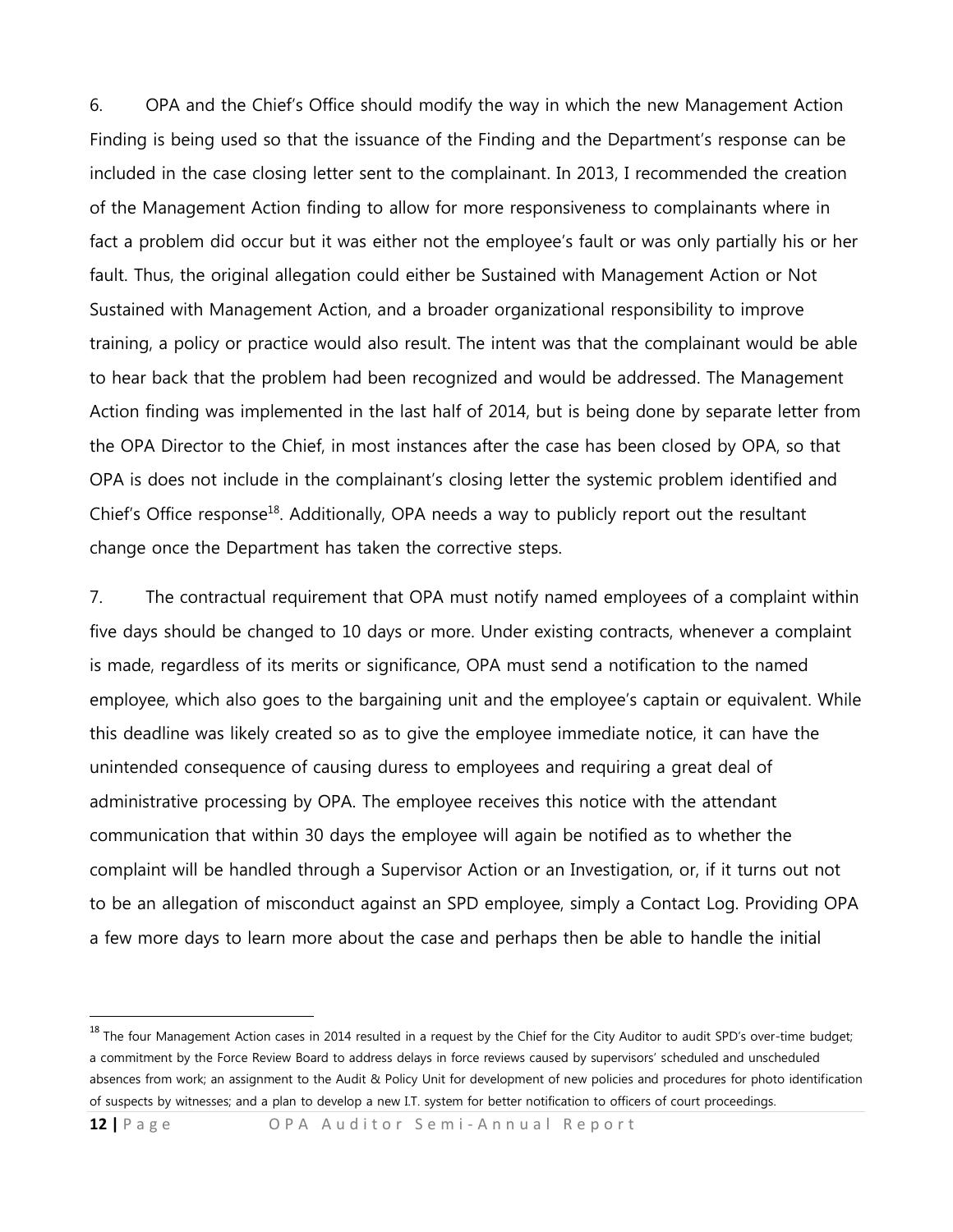notifications in a way that serves employees better and requires less processing, would improve the complaint intake process.

8. The Department, through its Crisis Intervention Committee, should work with the mental health advocacy community to fully implement the E911 program while a needed Public Records Act exemption is authorized by the State Legislature. The E911 program allows families with individuals who may experience behavioral health crises to provide information to help ensure first responders can respond with as much knowledge and expertise as possible. The program also serves those who are deaf or hard-of-hearing as well as non-English speakers who can add their preferred language to the profile to expedite the language line transition on a 9-1-1 call.

9. SPD should consider whether it can afford to issue all officers work cell phones, as are provided to sergeants and above. In a case during this reporting period a member of the public who filed a complaint filed it against the officer's wife because that was the name on the caller I.D. of the officer's personal cell phone used at the time of the incident to contact the complainant. Naming the officer's wife in the initial complaint caused quite a bit of consternation by the named employee and the union who interpreted that as a malevolent act by the complainant. In another case, a young man asked an officer at an event at Seattle Center to make a call to the young man's parents to see if they could provide him a ride home since it was very late at night. The officer told him he couldn't help him because the officer only had his personal cell phone. In other instances officers would rather not use their personal phones in ways that might be helpful (such a taking a photograph or video), since that may potentially subject all of their personal phone records to public disclosure or subpoena<sup>19</sup>.

10. The City and SPD may want to consider adding information to the City website for members of the public who wish to turn in a gun. In a case during this reporting period an individual filed a complaint after being unable to find any information on the website and then

<sup>&</sup>lt;sup>19</sup> Having cell phones could also help improve responsiveness when crime victims try to follow up after the officer has taken the initial incident report but there is not a timely way to reach the officer.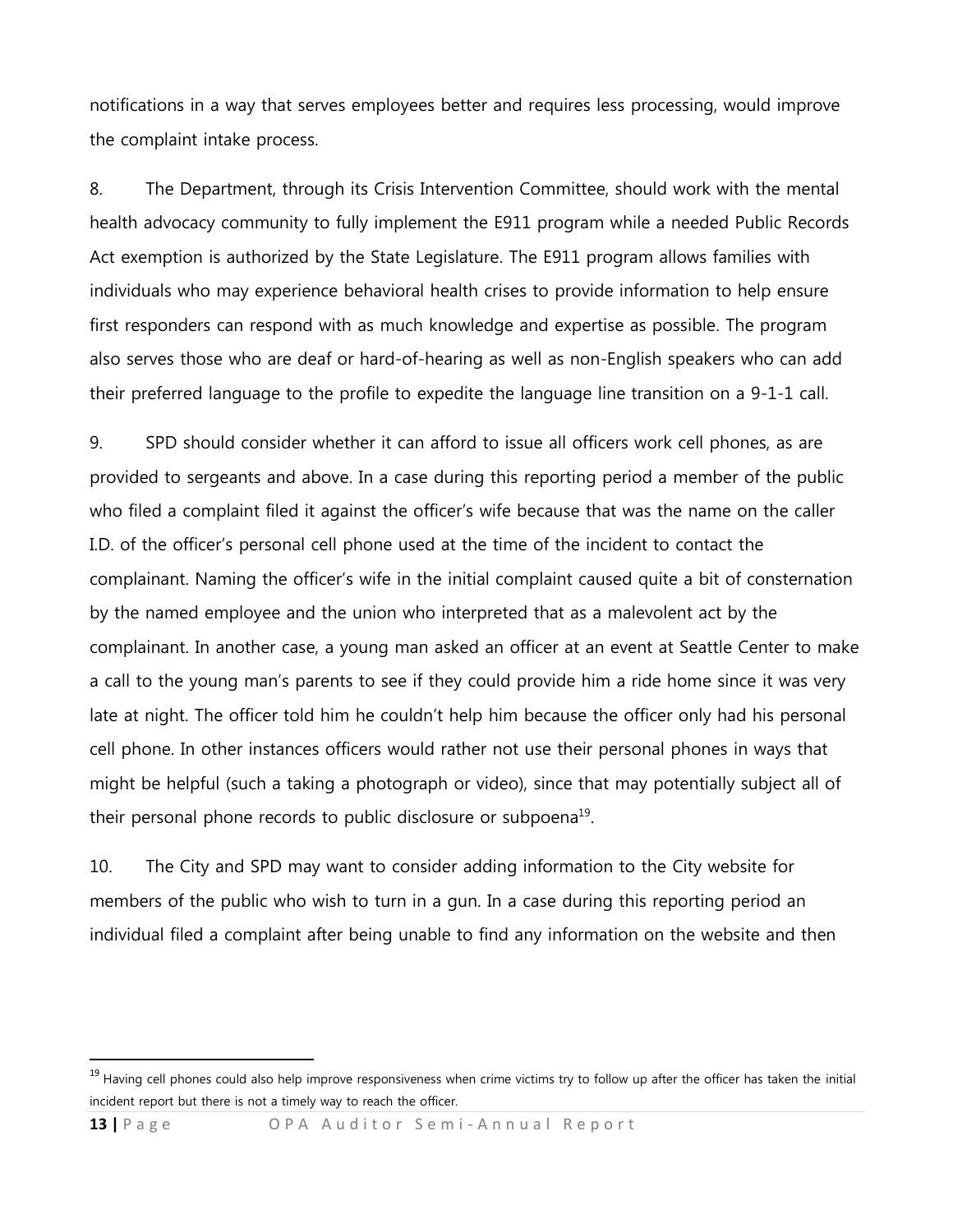not being helped at a precinct when he tried to turn a gun in.<sup>20</sup> He was not looking for any payment, but simply wanted to turn in the gun for safety reasons.

# **Complaint Review**

 $\ddot{\phantom{a}}$ 

As I mentioned in my last report, OPA and the Department made good strides in the first half of 2014 in establishing clear protocols for OPA involvement in incidents for which complaints had not been filed where the use of force is being reviewed by a force investigation team or the force review board, and for referrals from City Claims for those matters where the subject may have chosen to pursue litigation rather than file a misconduct complaint. As became evident with at least one recent high-profile case, the Department still needs to tighten its referral practices for those cases where supervisors or command staff, even with the best of intentions, have addressed a concern raised but then also need to refer the matter to OPA for an independent assessment as to whether the employee may have violated policy. While it is important to have an organizational culture where supervisors are proactive in solving problems, that must be balanced with the need to ensure all possible misconduct is addressed consistently, there are comprehensive records tracking employee performance, and employees and the public can know that every incident will be addressed as it should be.

During this reporting period, the OPA Director and I reviewed 325 new complaints made to OPA alleging misconduct. We agreed with the initial classifications recommended by the OPA Lieutenant for all but 16 complaints. Of the 325 complaints, 99 were ultimately classified for OPA Investigation, 223 classified for "Supervisor Action" (referral to the employee's supervisor to take specific follow-up steps with the employee) and three as Contact Log. Of the 16 we reclassified, six were from Supervisor Action to Investigation, seven from Investigation to Supervisor Action and three from Investigation to Contact Log. We added 15 allegations, including possible violations of policy related to thoroughness of an investigation, use of force reporting, bias, discretion, searches, profanity and conflict of interest.

<sup>&</sup>lt;sup>20</sup> See, for example: [http://www.thefamilypartnership.org/vertical/Sites/%7B180D3755-B455-4299-8D88-](http://www.thefamilypartnership.org/vertical/Sites/%7B180D3755-B455-4299-8D88-544431B73DE8%7D/uploads/%7B5B683532-8E1B-43F0-8A27-1D5BA809BC34%7D.PDF) [544431B73DE8%7D/uploads/%7B5B683532-8E1B-43F0-8A27-1D5BA809BC34%7D.PDF.](http://www.thefamilypartnership.org/vertical/Sites/%7B180D3755-B455-4299-8D88-544431B73DE8%7D/uploads/%7B5B683532-8E1B-43F0-8A27-1D5BA809BC34%7D.PDF)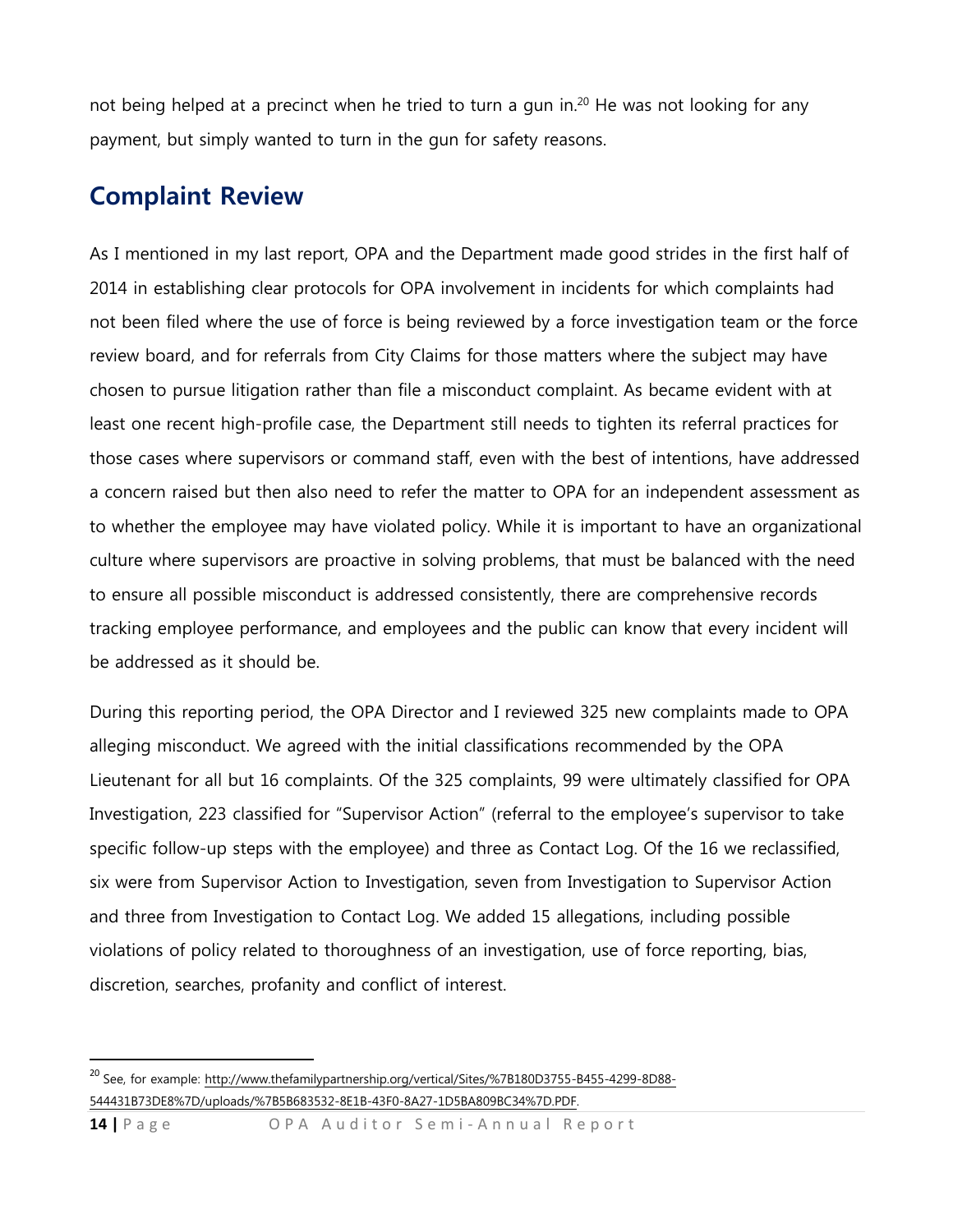We reviewed 212 cases that had been classified as Supervisor Action to ensure that they were completed in a timely fashion and that each supervisor had addressed the concerns appropriately. SPD supervisors did a much better job during this reporting period than they have in the past in meeting the 30-day deadline for following through on these types of referrals. As an additional safeguard for the Department's new practice of reporting possible bias, during this reporting period we also reviewed the 39 reports of possible bias that had been handled by the supervisory chain to make sure none warranted referral to OPA. We also reviewed the 298 inquiries to OPA during the six-month period that had been entered by staff as "Contact Log" to ensure that none needed to be upgraded.

During this reporting period I also reviewed the status of cases being monitored by OPA while the incidents were being prosecuted criminally or under consideration for filing of criminal charges. Because OPA has yet to implement the changes to the mediation program that have been recommended in past reports, no cases were referred to mediation during this period.

### **Investigation Review**

During this reporting period I reviewed 82 investigations. Most were well done, thorough and objective; those that were not timely, where I requested follow-up or raised other issues, I have noted below. There were issues with timeliness both in completion of investigations and issuance of findings during this reporting period. Many cases should have been closed more quickly. In a number of cases the Director's Certification Memo was not issued by the OPA Captain for months after I had approved the investigation and several cases were submitted too close to the 180-day contractual deadline<sup>21</sup>.

This is an issue that I have written about in each semi-annual report. These delays have a variety of negative impacts. If the 180-day deadline is missed, no discipline can be imposed<sup>22</sup>. If the deadline is not missed, but the case is not closed until months after the investigation is

<sup>&</sup>lt;sup>21</sup> This is the contractual requirement that employees must receive notice of proposed disciplinary action within 180 days from when the complaint was initiated or no discipline may be imposed. See: SPMA contract Appendix B, Section B.7(B); SPOG contact Section 3.6. <sup>22</sup> There were three cases in this period where recommended findings were not issued within 180 days; none of them involved

Sustained findings, so no discipline was affected.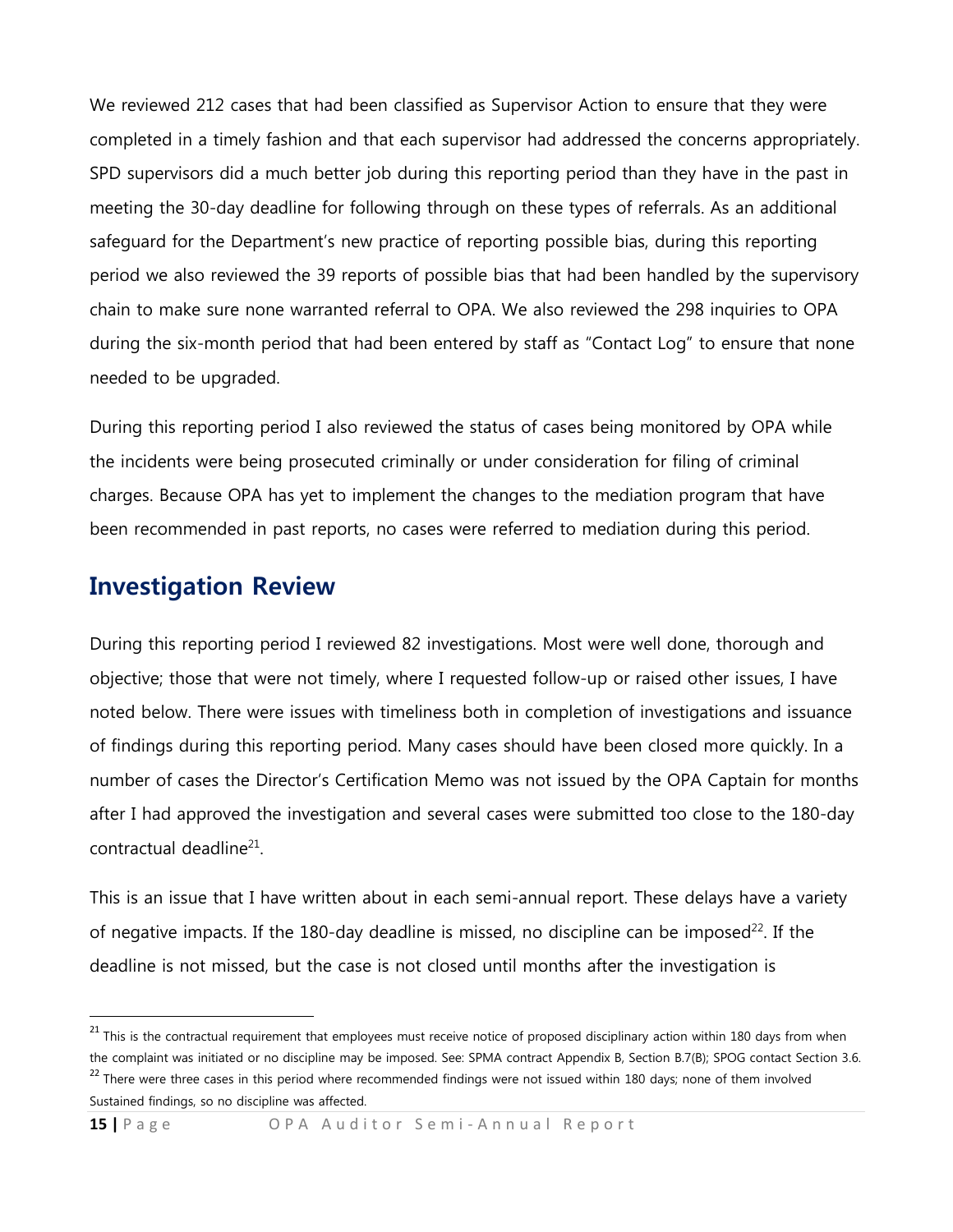concluded, the complainant, the named employee, and the public do not learn the results of the case in a timely manner. If the Director recommends allegations be sustained but the case is sent to the chain of command and the Chief with only a short period of time left on the 180-day time limit, there is limited time for command staff review. Lastly, where the Director has recommended Sustained findings and new material facts are raised by the named employee during his or her Loudermill hearing, which the named employee did not have knowledge of during the investigation, and which cause the Chief to indicate that she would make a decision contrary to the recommendation of the OPA Director, there may be little or no time left on the 180-day clock for further investigation as permitted by contract<sup>23</sup> in order to follow-up on that new information.

There was also a delay throughout most of the year in closing OPA cases. These backlogged cases had in fact been investigated in a timely manner, but the parties had yet to be notified. OPA did not have a mechanism in place to track the cases to ensure that closing letters had been sent and the chain of command had been notified that the case had concluded. I tracked open cases to identify the time lag for OPA each quarter and the OPA Director was able to address the problem at the end of the year when new personnel and new software systems were fully transitioned. OPA also struggled to make progress on other improvements that had been recommended to improve the transparency of the accountability process $24$ .

As noted above, there were a number of staff capacity and contractual causes for some of these challenges in this reporting period. It should also be noted that OPA and the Department did implement the broader internal referral approach that had been recommended, so there was an increase in internal referrals, and OPA staff are also now reviewing all force review board cases and participating in Force Investigation Team call-outs.

<sup>24</sup> OPA didn't produce either of the two required annual reports (one summarizing statistics; one on policy) nor timely issue the quarterly summary report of concluded investigations, which I had recommended also include any changes due to disciplinary appeals. Other programmatic work such as implementing the ability for complainants and named employees to track the status of their cases on line, recommended changes to the mediation program, and adopting a training and orientation protocol for new staff also did not progress in 2014. It is projected that these and other pending operational improvements will be done in 2015. For example, moving from the quarterly closed case reports to real-time summaries was initiated in early February, 2015.

**16** | Page OPA Auditor Semi-Annual Report

 $^{23}$  See: SMPA contract section 16.1.8; SPOG contract section 3.5(F). This authority has not been used during my tenure.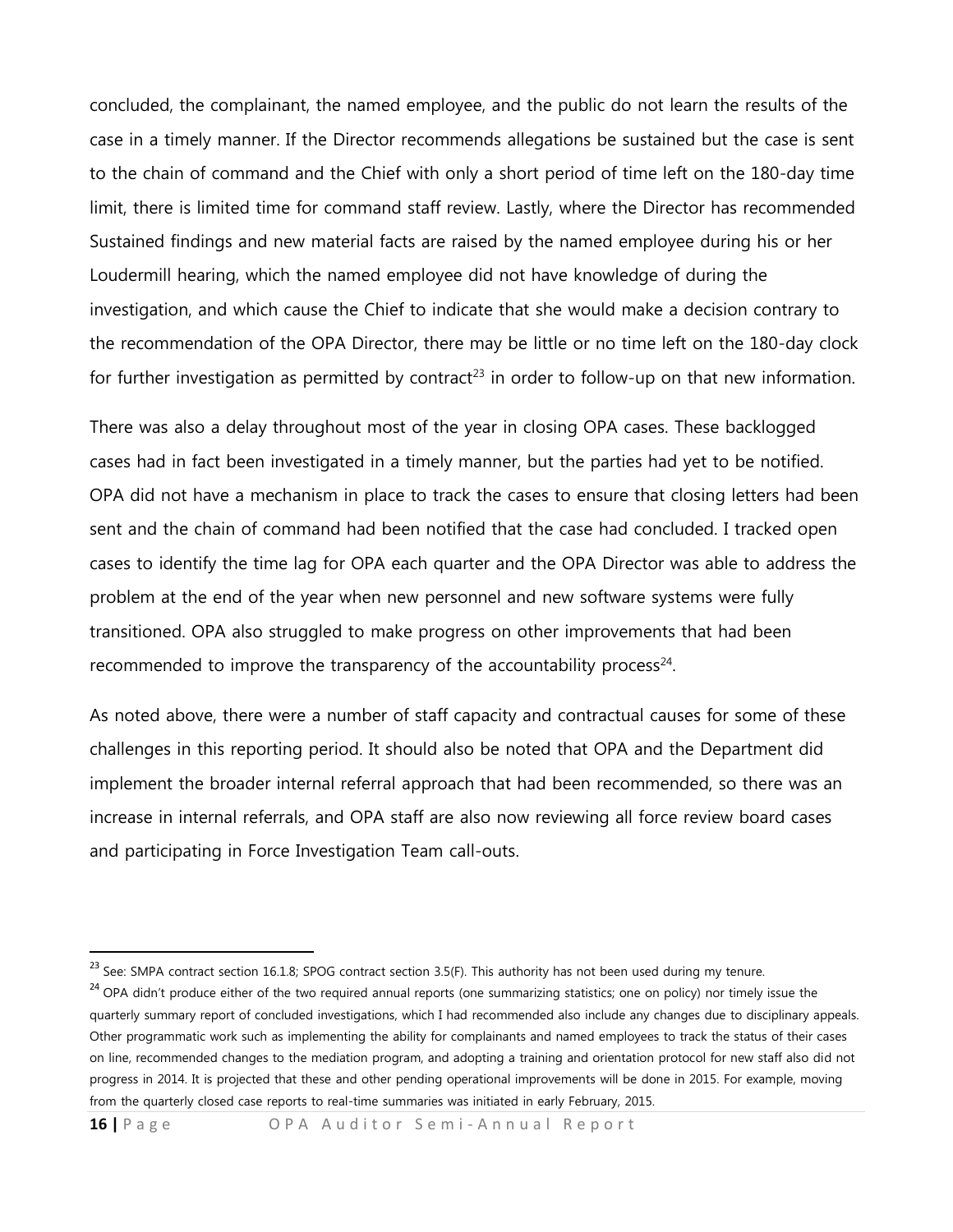The other major challenge with regard to timeliness of case handling was simply case management by OPA supervisors. In my view, OPA still needs stronger case tracking mechanisms and oversight to ensure that interim deadlines are met, that externally caused delays are mitigated as much as possible, and that peaks in intake are addressed as best as resources allow. Some delays in this reporting period were due to the Department's transition from the AIM software system to the IAPro software system at the direction of the Federal Court monitoring team. The IAPro system has certain benefits, but it is by no means a strong case management system well suited to OPA's needs because it is "off the shelf" and adjustments often cannot be made to better meet OPA's needs<sup>25</sup>.

A case that missed the 180-day deadline and was concluded months later than it should have been involved an allegation against a Captain that it was contrary to policy for him, as head of the SPD Chaplain's association, to solicit contributions from employees. As noted above, the SPMA contract language meant the case could only be investigated by either the OPA Lieutenant or the OPA Captain and foreclosed the OPA Director from being able to assign investigators based on skills and expertise, the balance of caseloads and other OPA work, and any other factors that best serve the public to assure effective investigations and good stewardship of taxpayer resources.

I did not certify this case, finding that it was neither thorough nor timely. After the case was initially assigned for investigation, no investigative work was initiated for 11 weeks. Cases that are not complex and where there are no external factors causing delays are to be *completed* by the investigator in 60 days. Then, once the investigation was commenced, a single interview with the named employee was conducted and no further work was done. The named employee indicated in his interview that he had been assigned to serve in this role and that his approach to collecting contributions had been approved by an Assistant Chief. The Assistant Chief was not interviewed. The employee also stated he had checked with the Director of the City's Ethics & Elections

<sup>&</sup>lt;sup>25</sup> For example, investigation files are now all electronic, and cannot be organized in the way that presents the case most clearly, because IAPro only allows an order based on the date a document was uploaded. Nor does the system include alerts or notifications as deadlines are pending or allow for tracking and management of cases once a sustained finding is recommended by OPA and the case is referred to SPD H.R. and legal staff to manage the disciplinary process, including appeals.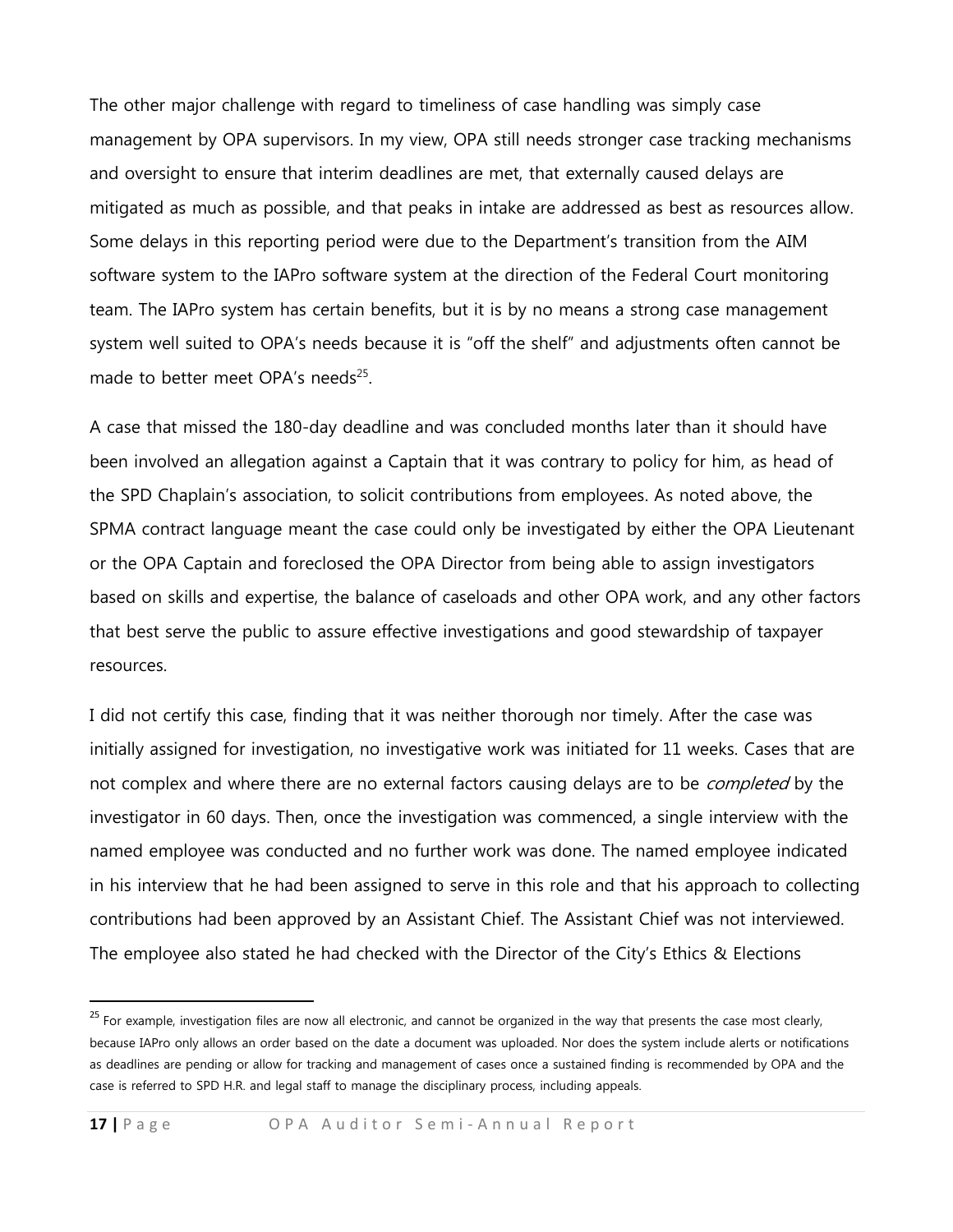Commission (SEEC), but no investigative work was done to verify that in fact occurred or what the SEEC Director had advised. No investigative work was conducted to determine in what way the Department authorizes an employee to spend on-duty time working on behalf of this association, whether the Department has procedures in place for determining who will be assigned this work, how many on-duty hours he or she is allowed to spend on it, and whether the Department has procedures with regard to solicitation for non-profit organizations that are consistent with City policy. (The issue has arisen in the past with regard to SPD personnel and other City personnel using City resources and email systems to solicit contributions.) I requested the above investigative steps be taken, but that follow-up was of limited quality. The OPA Director ultimately found the allegations were not sustained.

In another case where the OPA Lieutenant at the time had to conduct the investigation due to the same SPMA contractual constraint, allegations related to insubordination, chain of command and professionalism had been made against a lieutenant by two assistant chiefs. The OPA investigation was not well done, including problems with leading questions, lack of objectivity and quality of the written analysis.

In my view, the entire matter had been blown way out of proportion; the focus of the command staff at the time should have been less on taking umbrage and more on addressing the underlying frustration of the lieutenant. While his communications and behavior were determined to be insubordinate, nothing about the months of time and energy that went into the complaint, investigation and disciplinary process addressed his concern, which was the length of time the Department was taking to conduct reviews of officer-involved shootings and the impact on the officers of being unable to do their jobs while the reviews were delayed for months. As I noted in my last report, these shootings reviews, of significant importance, were not handled in a timely manner by the Department<sup>26</sup>.

And in a case where the same SPMA constraint meant that the OPA Lieutenant at the time had to conduct the part of the investigation involving a witness who was also a lieutenant, I was

<sup>&</sup>lt;sup>26</sup> It should be noted as well that as of the end of the year the Department had still not publicly reported out the findings for these reviews.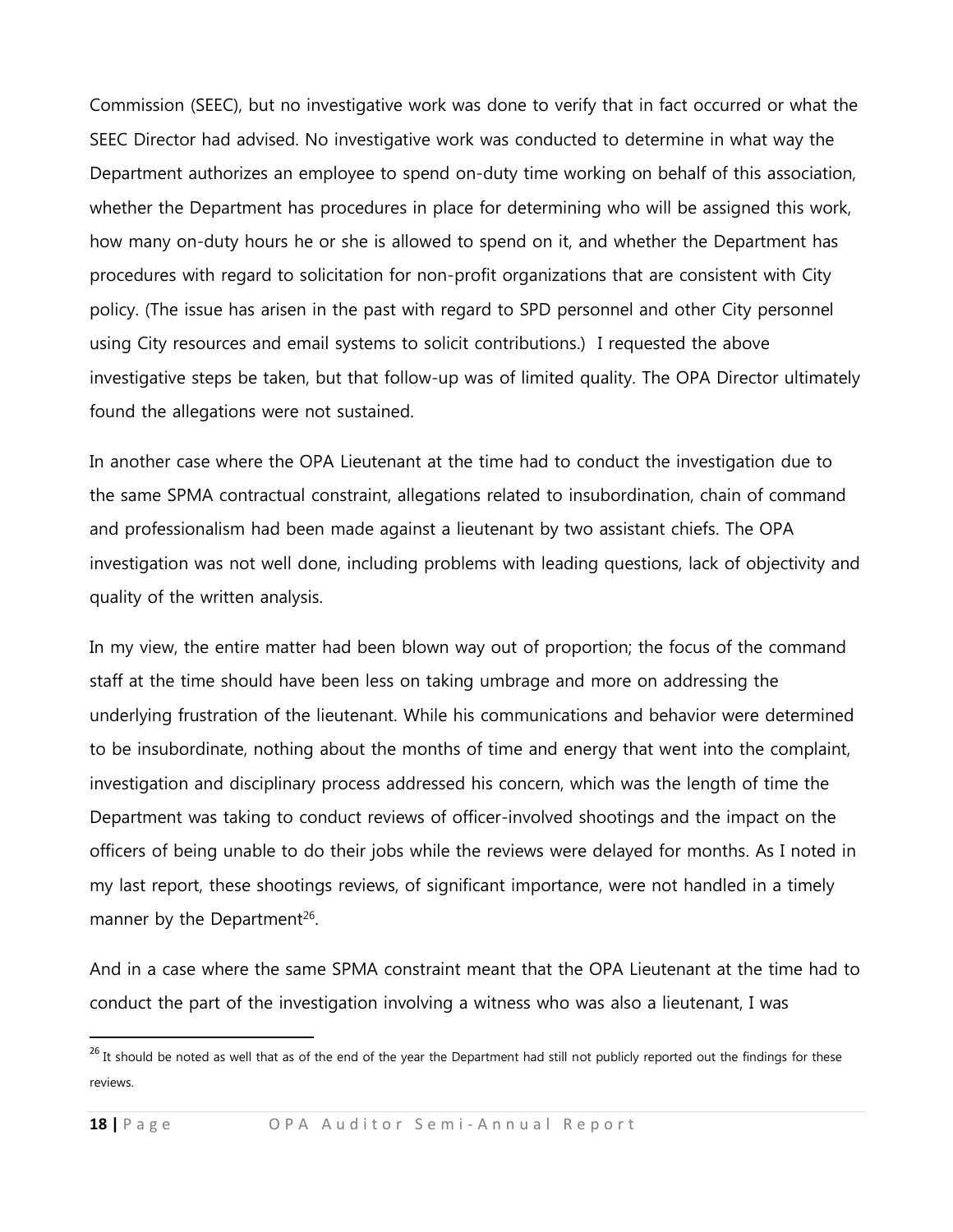concerned that there was no documentation in the OPA file, as required, of steps taken or evidence gathered by the OPA Lieutenant, other than a transcript of the interview itself. (There was required documentation of the steps taken by the intake Sergeant and by the lead investigator.) If that Lieutenant had still been at OPA, I would have required that he add appropriate documentation to the file. Instead, as an alternative, OPA called him to confirm and document that he had taken no steps other than notifying the employee of the interview time and conducting the interview. He had also not included in the investigative file an audio of the interview, only a written transcript.

Another case where OPA issued recommendations after 180 days involved an allegation of excessive force against an individual who was walking in the street downtown when officers were responding to an incident of a downed person. The complainant was a third party who was not at the scene but who reviewed incident reports and video and made this complaint to OPA on behalf of the subject. A medical aid unit was attempting to turn onto that street to assist the downed person, and had to blow its horn because the subject was in the intersection and making no move to avoid or quickly get out of the path of the vehicle. Officers contacted him, asked for identification and told him he was going to be cited for impeding an emergency vehicle. An officer placed her hand against his chest as he attempted to walk away from her, and he said that he did not want to be touched and that he wanted to leave the scene. Due to the subject's lack of cooperation and a variety of other factors, the officers struggled to get the subject out of the street, and ultimately a Taser was deployed. Based on the ICV and other documentary evidence, the OPA Director recommended a finding of Lawful & Proper, so no discipline would have been imposed regardless of the missed 180-deadline.

The third case that was not completed within 180 days in this reporting period involved allegations of excessive use of force and not properly using the ICV. Officers had stopped and detained the subject because he had warrants. A scuffle ensued. The officer stated the subject punched him in the face and would not submit to arrest attempts. The subject stated the officer approached him quickly telling the subject to come to him, tightly pressed his arm, attempted to pull him to the ground and punched him on the face, all without telling the subject why he was stopped. The subject stated he was afraid and so he broke free and ran. Responding officers went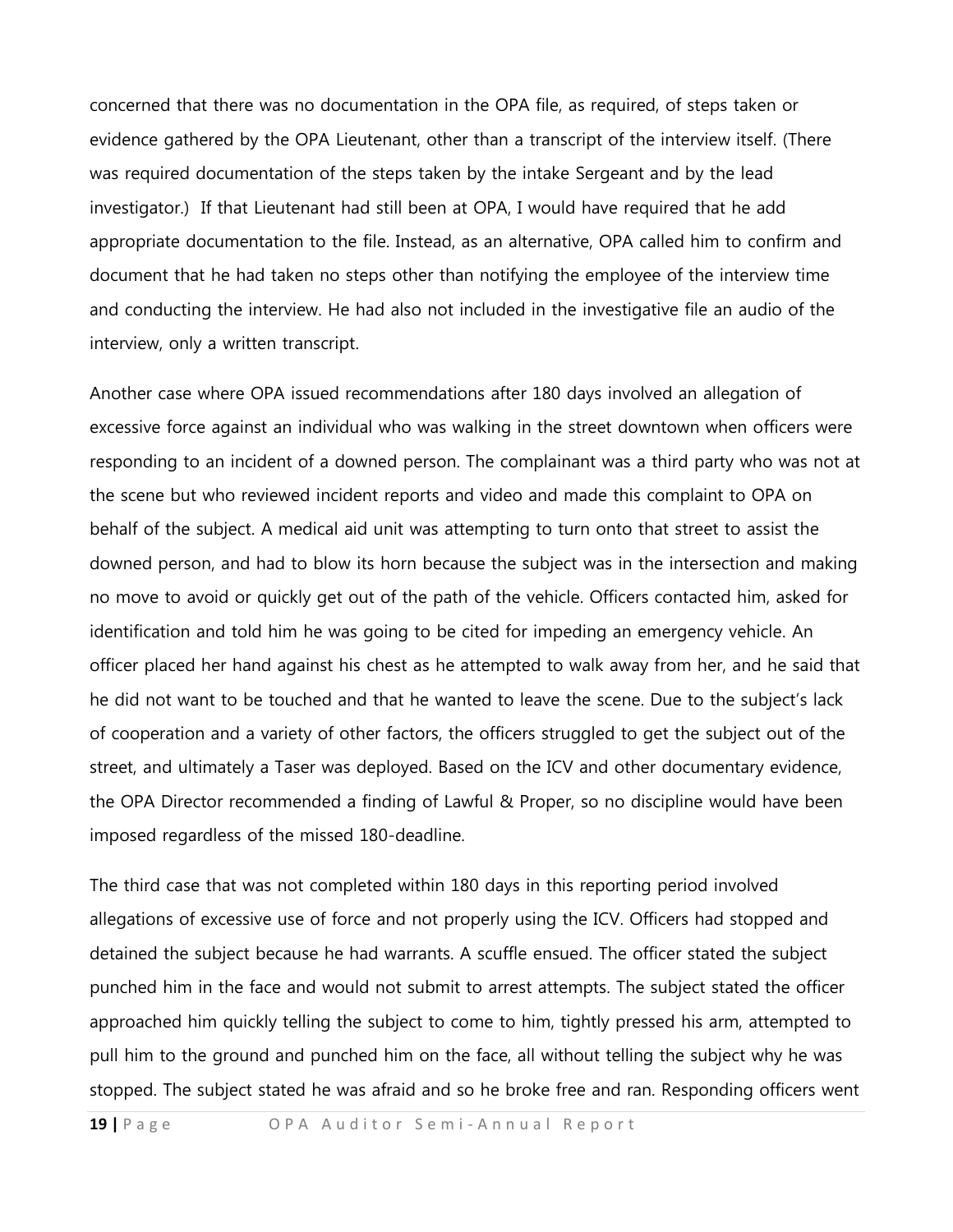to a location where a friend of the subject lived and found the subject as he hid next to an apartment building. When officers cornered the subject, he unsuccessfully attempted to escape by running past the officers who had positioned themselves in front of him. The OPA Director's finding was Lawful & Proper with regard to the use of force and, because it was the first time this officer had been found to have incorrectly used the ICV, that finding was a Not Sustained, with a training referral. Also, I noted the SPOG rep for one of the officers in this case was married to another of the named employees so I requested that OPA discuss with SPOG the best way to avoid any possible conflict of interest in future cases by seeing if bargaining reps who are married to named or witness employees can instead be assigned to other cases.

In a case involving photo identification of a suspect by a witness, I requested additional investigative steps despite the fact that the investigation was submitted to me close to the 180 day deadline for possible disciplinary action. OPA had not determined whether the training provided by SPD to detectives prior to their promotion to detective, or as part of required inservice training after they become detectives, includes best practices for photo identification and whether the named employee fulfilled the requisite training requirements. I also asked that OPA determine whether any regulations or any other tactical guidelines on point had been communicated by the Department in such a way that the employee should have been expected to be familiar with their requirements.

The Director's finding was Not Sustained (Management Action). As noted above, the Management Action finding is a new finding I recommended last year which was implemented in the latter half of 2014. While the named employee incorrectly used a single photo identification as the basis for the warrant request, the OPA investigation determined that the Department in its training and protocols had not clearly communicated that this is a prohibited method. SPD has agreed to develop a policy with regard to best practices for photo identification of suspects and plans to include, as well, a policy governing show-ups and other forms of field identifications.

I would not certify as timely another case where the only investigative steps needed were additional review of the ICV and drafting a case summary, because the ICV and use of force documentation were determinative, requiring only review of the ICV. No additional interviews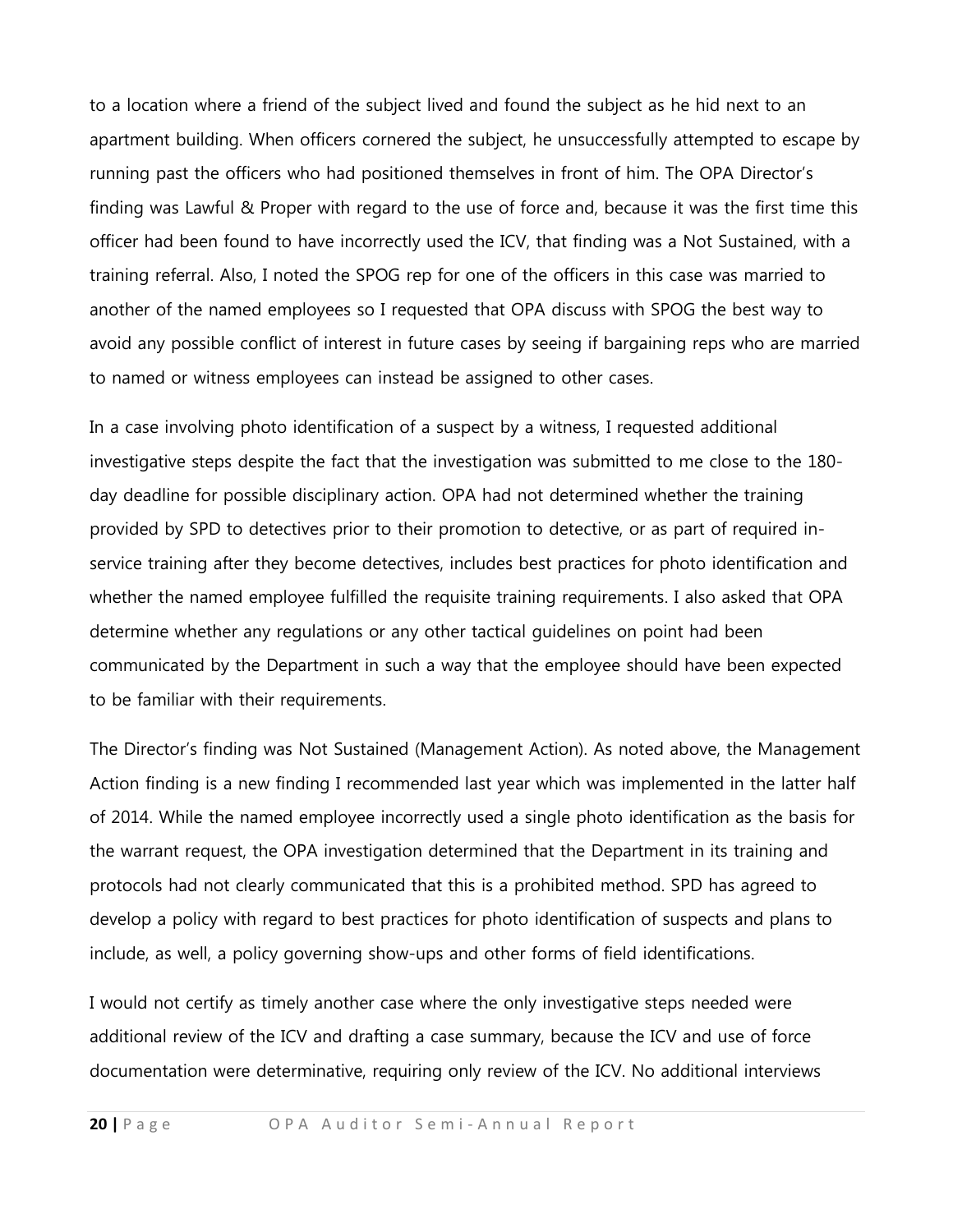were required nor did any additional evidence need to be gathered. Despite this, the case was not quickly finalized so that the named employees could be notified. Instead, from the end of August to the beginning of December, no investigative steps were taken. Nor apparently was there any case management review to inquire as to why those steps had not been taken so that the investigation could be concluded. It was finally submitted to me for review in early February.

I requested clarifications to the file in another case that was submitted very close to the 180-day deadline, where the named employee was alleged to have driven his patrol vehicle at an excessive speed. He attempted to avoid a turning car, lost control of his patrol vehicle, spun sideways and collided with a vehicle and telephone pole, sustaining substantial injuries, and damaging the pole and the patrol vehicle. I expedited my review, as did the command staff, so the employee was notified of the Sustained findings and recommended discipline within the required 180 days.

Two additional investigations submitted very close to the 180-day deadline involved allegations of missing personal property and a stolen shotgun that SPD Audit Unit personnel noted had been retrieved from a Seattle pawnshop but remained in evidence, instead of being returned to its owner in Indiana.

In a case where the complainant to OPA was an SPD supervisor, allegations included whether one of the named employees was less than thorough when he incorrectly broadcast and later stated to other officers that there was no available complainant or witnesses to the incident, so officers did not follow up with the original caller. While the relevant statements could for the most part be heard on the ICV, it was not clear which officer was speaking and some words were unclear. The ICV should have been played by the investigator as part of each named employee's interview and each employee asked to confirm who made which statements and what exactly was said. Instead, the employees were asked to characterize the conversation and recollect to the best of their abilities, resulting in responses of "I'm not sure"; "I don't really recall what the conversation was exactly"; "I don't remember hearing that on the video I just listened to. But if it was it was either my partner or I. I don't...I don't remember." ; "I don't know spe...without specifically hearing it but I know that there probably was a little frustration with them stopping the vehicle."; "I don't know, honestly."; "Okay. So it could have been you? Could have."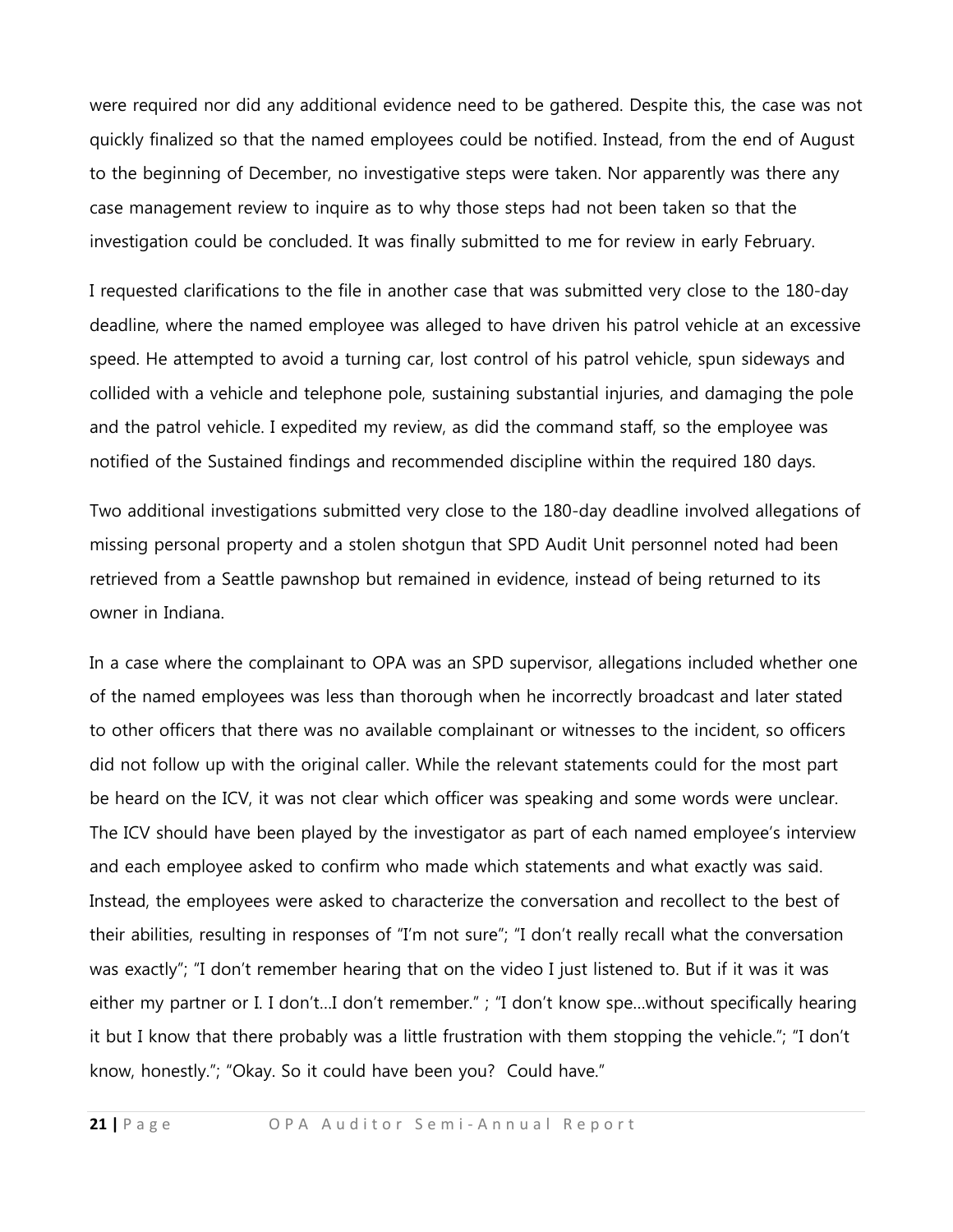I requested OPA interview a Parking Enforcement Officer who was mentioned as a possible witness in a case where the complainant had alleged the officer directing traffic near Husky Stadium after a game had refused to let him go in a particular direction in which cars ahead of him were allowed to proceed, that the officer called him a "dumbass" and that the complainant had asked the officer to identify himself twice but he provided only a last name. I also noted that the OPA investigator had not asked the named employee about that identification issue in his interview, nor was it mentioned in the case summary. Additionally, the interviews did not clarify why the complainant would have raised the issue that the named employee had allowed others immediately in front of the complainant to proceed in the direction in which the complainant wished to proceed if it was in fact the case that the named employee had not done that "anywhere near the time that he (the complainant) was there", as the named employee described.

In a case where the complainant later alleged that officers kicked her and used other inappropriate force, officers had been dispatched to a weapon call in which an intoxicated female had brandished a knife inside a business. Officers had located her hiding across the street from the business and they handcuffed her. As they were placing her into a patrol car, she pulled free and ran. The officers pursued her as she ran into a residential driveway, pushed the driveway gate open with her back, and fell backwards onto her backside. They grasped her arms and lifted her to her feet. There was no evidence that reportable force was used, so no violation of policy was found to have occurred. I was concerned that neither the chain of command who had reviewed the case through the force review process nor OPA addressed or counseled the employees about: 1) the number of officers who could be seen on the ICV hanging around at the scene for an extended period of time without an investigative need for them to be there; and 2) that despite the large number of officers, or perhaps because of it, no one watched the subject, who, after being handcuffed and placed on the front bumper of the vehicle, got up and ran for 14 seconds.

I requested additional work in a case where it was alleged the officer had missed 28 court dates for traffic infractions. The case raised many issues including the lack of appropriate systems in the City Attorney's Office, the Seattle Municipal Court and SPD to notify officers of court proceedings and to track officers' missed appearances. In this case the officer was found not to be at fault due to the larger systemic issues, and a Management Action Finding was entered. SPD Information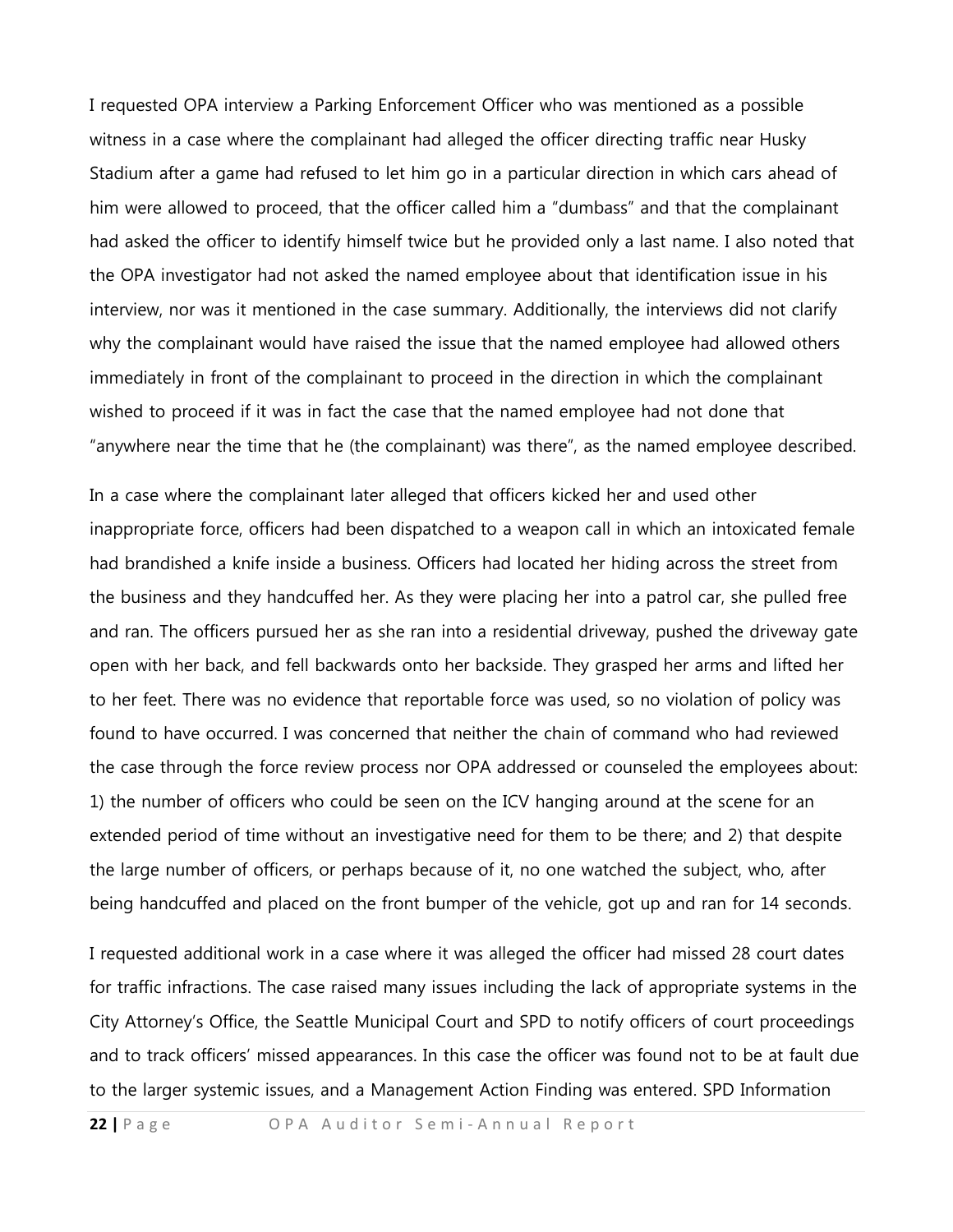Technology will help develop a centralized system to coordinate officer appearances and SPD presumably will update the relevant policy as well.

In a case involving a juvenile stopped along Alki Beach for throwing a firecracker, I felt that OPA should have asked the witness Sergeant why he had not parked his SPD vehicle in such a way as to capture useful ICV. There did not appear to be any exigent circumstances or safety concerns, and there was an available, easily accessible space immediately along the beach. Instead he parked his vehicle facing oncoming traffic and away from the interaction. That meant the ICV had no useful video and that traffic was disrupted as well<sup>27</sup>. As I have noted in past ICV recommendations and special reports, merely having the ICV on does not constitute compliance with best practice or policy. Where there is either poor quality audio or video, if the officer's report or any written supervisory screening does not articulate why that is, OPA needs to ascertain that as part of the investigation.

In a case where the complainant alleged the named male officer searched her, instead of having a female officer conduct the search, after stopping her on the street for warrants, the investigation determined that the officer was correct in making the stop, and that conducting the search and the method of search were appropriate. I raised the issue that the officer was not specifically asked whether he requested a female officer come to the scene. Due to the exigent circumstances of a gathering crowd, he likely did not have time to make that request or it may not have been prudent to wait until a female officer was available, but he should have been asked that so he could articulate if in fact that was why he took the steps he did rather than have the OPA investigator simply draw that conclusion.

The named employee in another OPA investigation was working off-duty at Century Square when he observed the complainant and another male who appeared to be arguing. A female at the scene asserted that the complainant had robbed her of her cell phone two days prior and she had brought the second male to the area to retrieve her phone from the complainant. The complainant later alleged to OPA that he felt the officer should have further investigated the

<sup>&</sup>lt;sup>27</sup> The ICV did have good *audio* quality and, because the issues in this case revolved around what the officer said, OPA's investigation was not hindered.